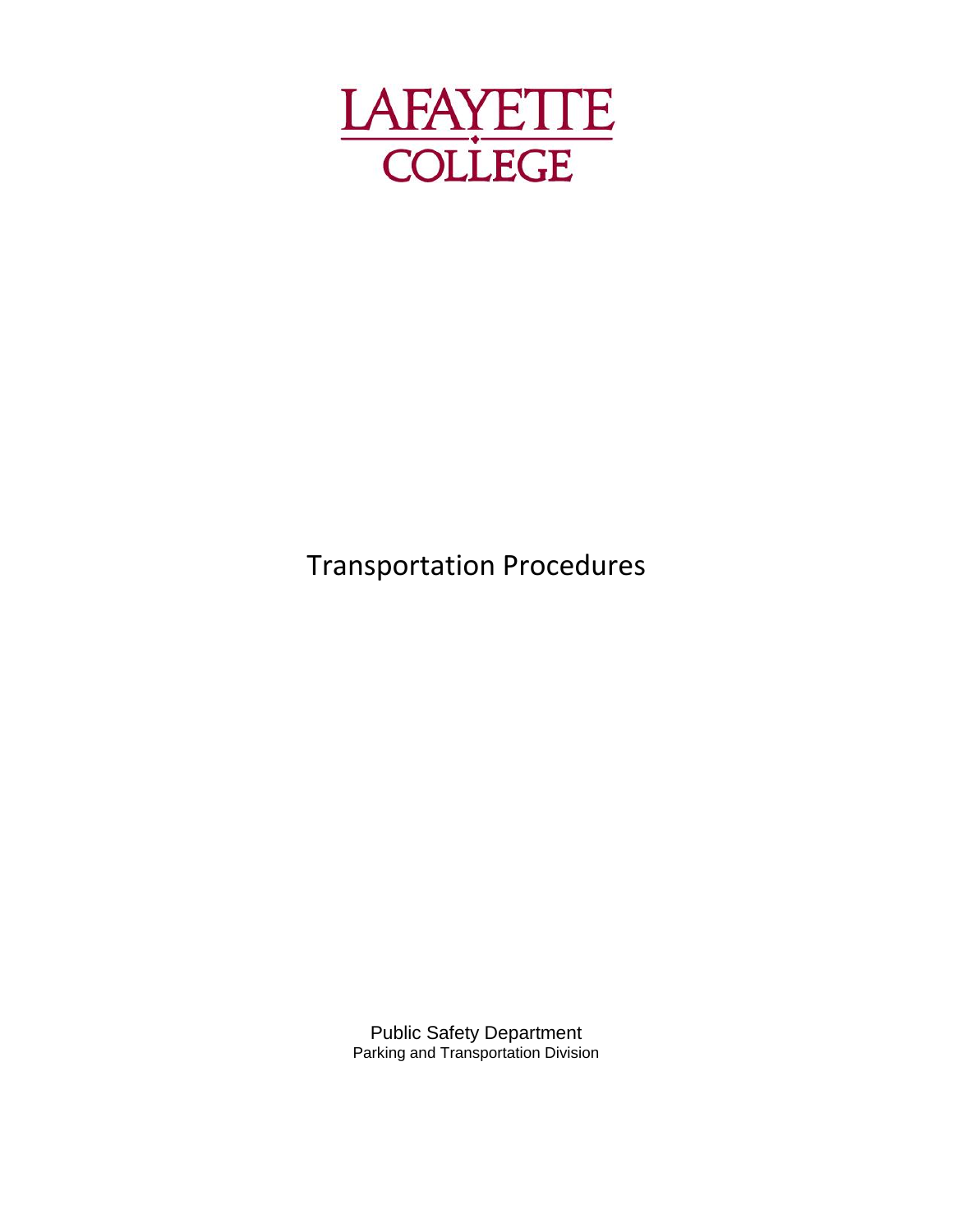Revised May 17, 2017

Lafayette College's Transportation Procedures are designed to protect travelers, bystanders, vehicles and property when activities of Lafayette College require transportation.

Members of the Lafayette College community engage in many activities requiring transportation to other locations. To accomplish this transport safely, the College owns and maintains a fleet of vehicles of various types, frequently rents or charters other vehicles, and allows employees to be reimbursed for the use of their personal vehicles. Because of the significant hazards such transportation activities represent, the following procedures have been instituted to protect both persons and property from harm during such usage and to provide equitable usage of the fleet. Individual College Departments may establish more, but not less, restrictive transportation policies for their own Departments. These procedures apply to the operation of any vehicle on College business, whether the vehicle being operated is College-owned, College-rented, or personally-owned.

INDEX

| $\mathsf{l}$ . | Vehicles - Types and Classes                    | Page 3  |
|----------------|-------------------------------------------------|---------|
|                | Air Travel                                      | Page 4  |
| Ш.             | Driver Approval - Students                      | Page 6  |
| III.           | Driver Approval - Employees & Volunteers        | Page 8  |
| IV.            | Vehicle Usage and Reservations - All Drivers    | Page 10 |
|                | <b>College Owned Vehicles</b>                   | Page 10 |
|                | Local Short-term Rental Vehicles (Enterprise)   | Page 11 |
|                | Domestic Non-Local Short-term Rental Vehicles   | Page 13 |
|                | <b>International Short-term Rental Vehicles</b> | Page 14 |
|                | International Long-term Rental Vehicles         | Page 15 |
|                | <b>Personal Vehicles</b>                        | Page 16 |
| V.             | Operating Instructions - All Drivers            | Page 17 |
|                | <b>Cart Operation</b>                           | Page 18 |
|                | <b>Driving Time Limits</b>                      | Page 19 |
|                | <b>Mechanical Failures</b>                      | Page 20 |
|                | Accidents                                       | Page 21 |
| VI.            | Reporting - All Drivers                         | Page 22 |
| VII.           | Maintenance                                     | Page 23 |
|                | VIII. Procedure Management                      | Page 24 |
|                | Exhibit A - Enterprise Rental Rates             | Page 25 |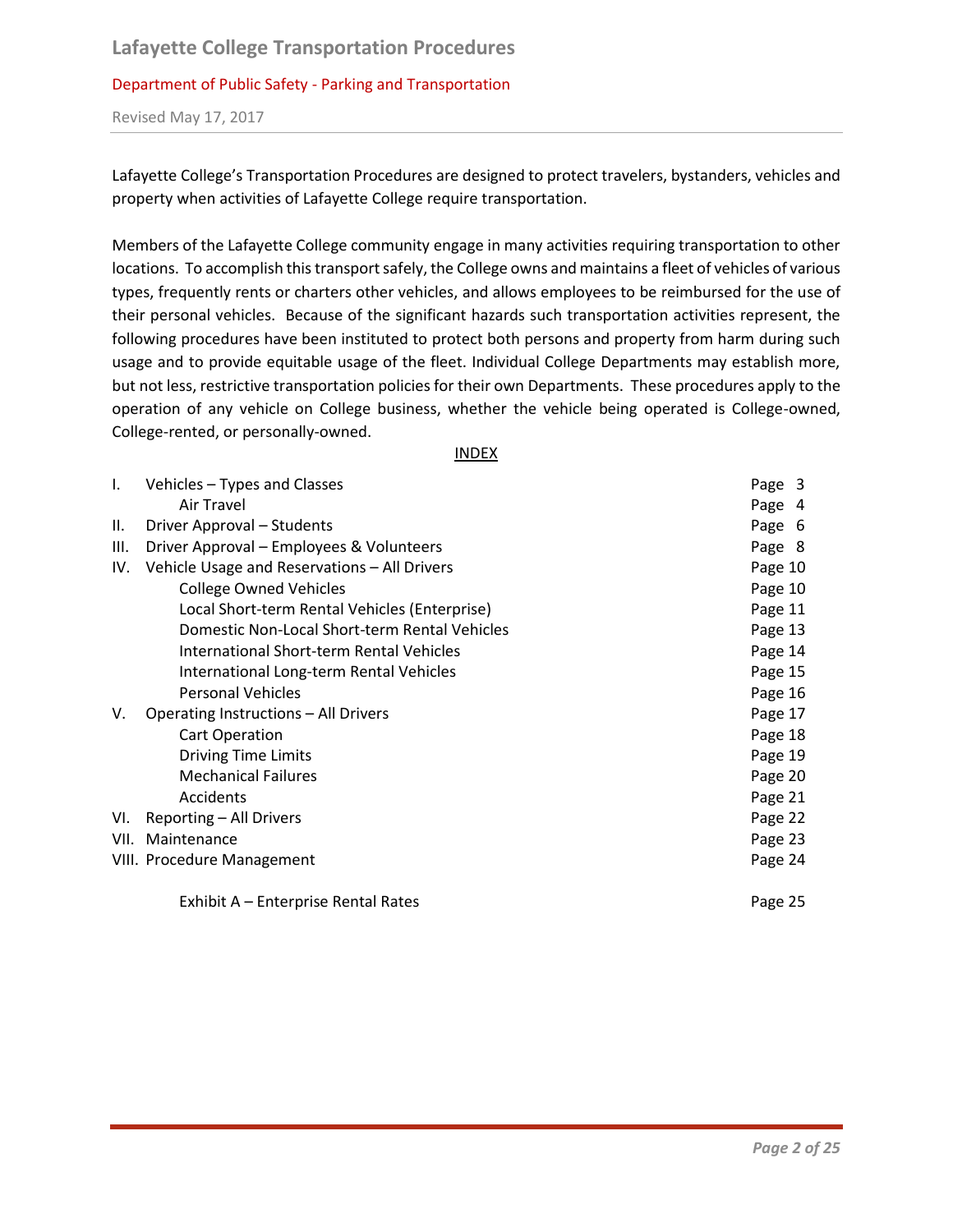Revised May 17, 2017

#### **I. Vehicles – Types and Classes**

- A. Types of vehicles The following types of vehicles may be used for College business see Section IV for instructions on how to reserve a vehicle.
	- 1. *Motor Vehicles*
		- a) *College-owned vehicles*

The College owns a variety of vehicles ranging from passenger vehicles dedicated to a specific department or driver to large service vehicles to non-licensed carts.

- (1) The Purchasing Office must approve and transact any purchases of new or used vehicles. Without the approval of the Purchasing Office, the College's insurance coverage will not be extended to such vehicles regardless of whether the driver is an authorized College driver.
- (2) In compliance with the College's Sustainability Initiative, all vehicles considered for purchase are evaluated for environmental impact.
- (3) Safety features are given as much consideration as cost in the new and used vehicle purchasing process. The need for features such as air bags, backup mirrors, backup alarms, backup distance sensors, automatic headlight-ignition connections, and anti-lock brakes will be evaluated on a vehicle-by-vehicle basis.
- b) *Short-term rental vehicles*

Local short-term rental vehicles are available from Enterprise Rent-a-Car under a contract managed by the Purchasing Office. A national Enterprise contract has been negotiated and provides physical damage protection in the College's contract. Utilizing this preferred provider is advisable both locally and nationally due to this contractual protection. Utilizing other vendors (even at a seemingly lower rate) could potentially cost the College more since proper protection may be lacking. Please note that rentals outside of the Easton Enterprise office are subject to age restrictions (See Section IV.D.).

*c) Long-term lease vehicles*

The Purchasing Office must approve and transact any purchases or long-term leases of new or used vehicles. Without the approval of the Purchasing Office, the College's insurance coverage will not be extended to such vehicles regardless of whether the driver is an authorized College driver.

*d) Personal vehicles*

Employees should evaluate the most cost effective means of transportation prior to operating their personal vehicles for College purposes and prior to submitting mileage for reimbursement. In most cases, a rental vehicle will be the most prudent method of transportation partly due to the insurance protection included in the contract, roadside assistance and other benefits allotted in the College's rental contract with Enterprise. A round trip of over one hundred twenty five (125) miles per day is normally more cost effective using a rental.

(1) Employees may operate their personal vehicles for College purposes and submit mileage for reimbursement. Such reimbursement is intended to cover the cost of gas, wear and tear, insurance, and deductibles for the vehicle. Per Pennsylvania law, any accident will be filed under the employee's auto insurance with the College's liability policy acting as secondary coverage. Therefore, all restrictions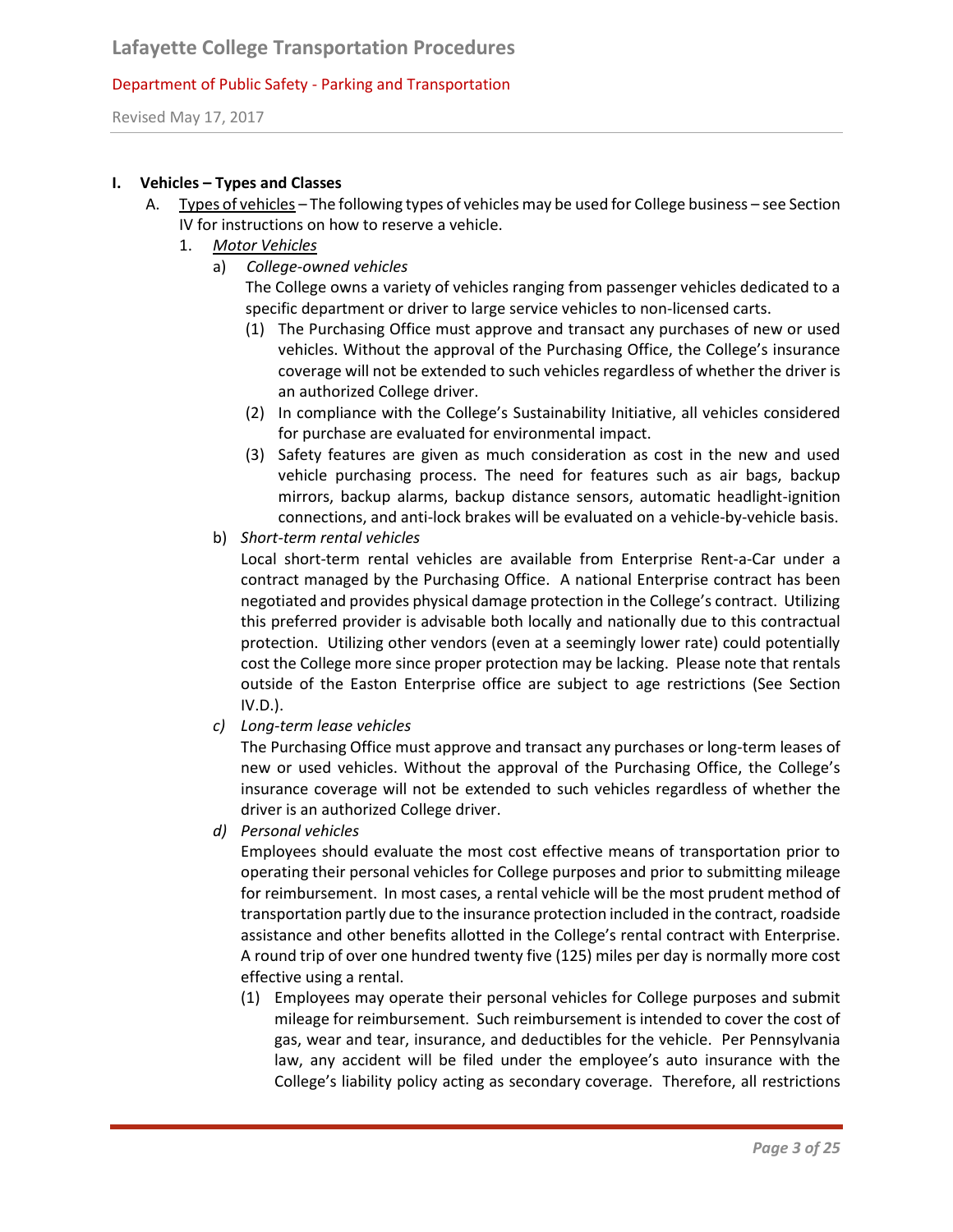Revised May 17, 2017

listed in the Transportation Procedures apply while on College business when operating a personal vehicle.

(2) Students are discouraged from using personal vehicles while on College business due to the personal liability exposure. However, should a student elect to use their personal vehicle, all restrictions listed in the Transportation Procedures apply while on College business.

*d. Non-licensed vehicles*

Vehicles that are not licensed for road use may not be driven on public roads. All restrictions listed in the Transportation Procedures apply as appropriate.

- e. *Bus services*
	- (1) Contact the Purchasing Office to arrange for charter or school bus service as necessary.
	- (2) A shuttle bus is provided by the College for student use to Metzgar Fields, area shopping and downtown restaurants. Current schedules can be accessed on the College's web page by searching "LCAT" (Lafayette College Area Transportation).
	- (3) Information on public bus transportation can be found by searching the web for LANTA (Lehigh and Northampton Counties Transportation Authority).
- *f. Car Sharing*

The College has provided spaces for shared cars operated by an outside vendor. Additional information on the program can be found on the College's web page by searching "Student Transportation Options".

2. *AIRCRAFT*

Only scheduled commercial flights may be used for College-related travel unless approved by the President. Flights should be arranged in accordance with the College's purchasing methods which are fully described on the Purchasing Services website at [http://purchasing.lafayette.edu/purchasing-process/.](http://purchasing.lafayette.edu/purchasing-process/)

- B. Motor Vehicle classes Class designations are determined by the Commonwealth of Pennsylvania:
	- 1. Class I vehicles are described as light trucks, sedans or minivans.
	- 2. Class II vehicles are designed primarily for cargo, not passengers, whose driver does not need a Commercial Driver's License. These vehicles are designed to carry cargo and are typically larger, heavier, and more unstable than Class I vehicles, with a wider turning radius and lengthier stopping distances required when loaded.
	- 3. Class III vehicles are designed to carry from eight (8) to fifteen (15) passengers, but whose driver is not required to have a Commercial Driver's License. These vehicles are also larger, heavier, and less stable than Class I vehicles, with a wider turning radius and lengthier stopping distances required whether loaded to capacity or not. The performance characteristics of Class III vehicles require more driver skill and training than Class I or II vehicles. The Class III fifteen (15) passenger vehicles owned by the College are restricted for use by Facilities Operations and delivery services. Passengers may be transported in Class III twelve (12) passenger vans owned or rented by the College, but the vehicles may only be operated by College employees twenty-five (25) years of age and older.
	- 4. Class IV vehicles are large trucks, buses, etc., or have passenger accommodations for sixteen (16) or more persons and require the driver to have a Commercial Driver's License. These vehicles and drivers are generally leased or chartered by the College.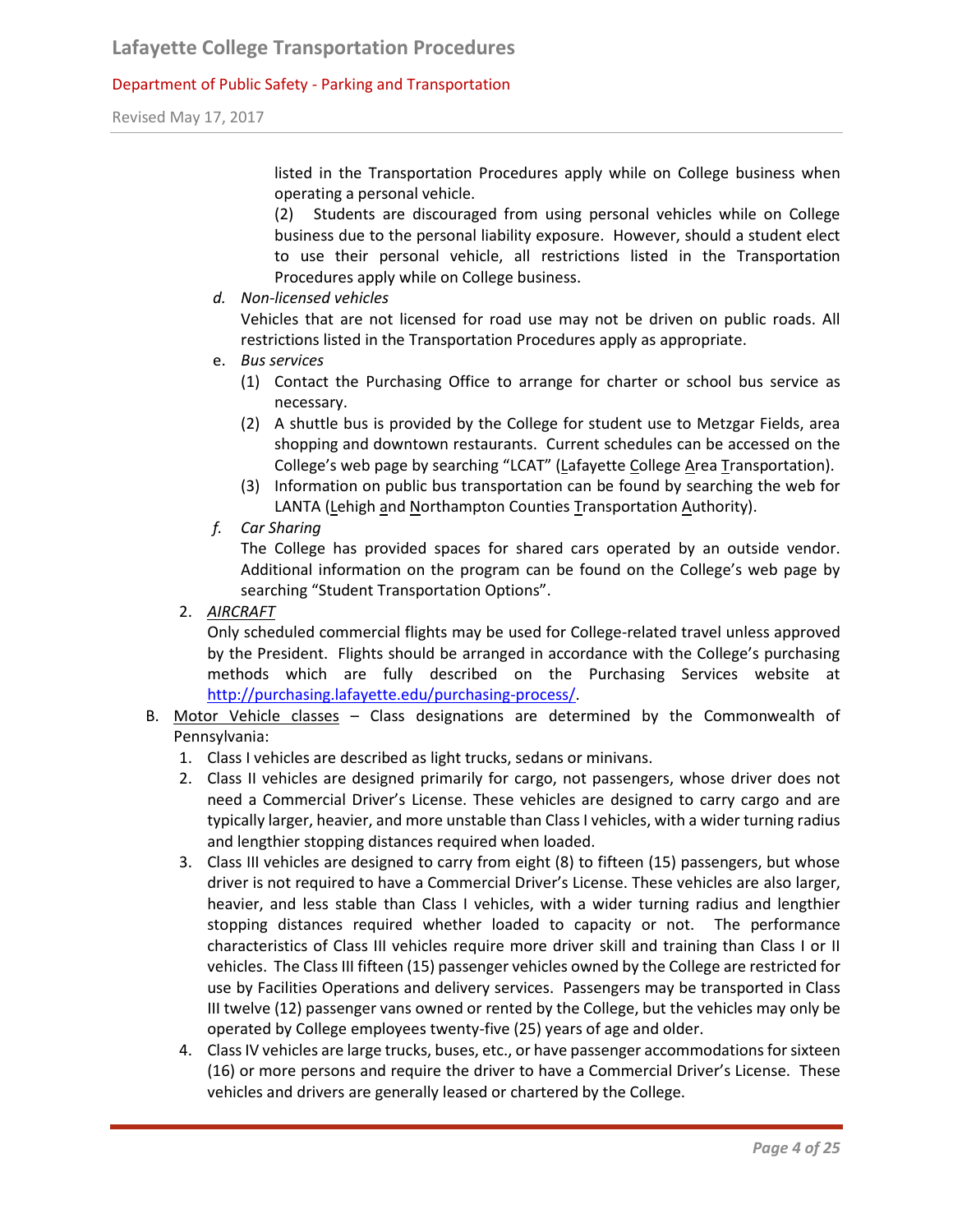# **Lafayette College Transportation Procedures**

#### Department of Public Safety - Parking and Transportation

Revised May 17, 2017

- 5. Unclassified vehicles are utility and golf carts. The College maintains a fleet of this type of vehicles to provide a method to transport people, equipment, and supplies across the paved walkway areas on campus where larger vehicles are prohibited from access except in emergency situations. Transportation Procedures must be followed while operating this type of vehicle.
- C. Vehicle Administration

As advised by the Purchasing Office, the Treasurer's Office maintains a centralized list of all vehicles owned by Lafayette College and advises the insurance company of changes, as needed. The list is updated as necessary, and includes at least the following information:

- 1. Vehicle Type (private passenger, truck, tractor, etc.)
- 2. Vehicle Year
- 3. Vehicle Make
- 4. Vehicle Model
- 5. Vehicle Identification Number (VIN)
- 6. Title Number (if vehicle is owned)
- 7. Department responsible for ownership
- 8. Driver(s) assigned (if dedicated vehicle)
- 9. Purchase price/value at acquisition
- 10. Scheduled replacement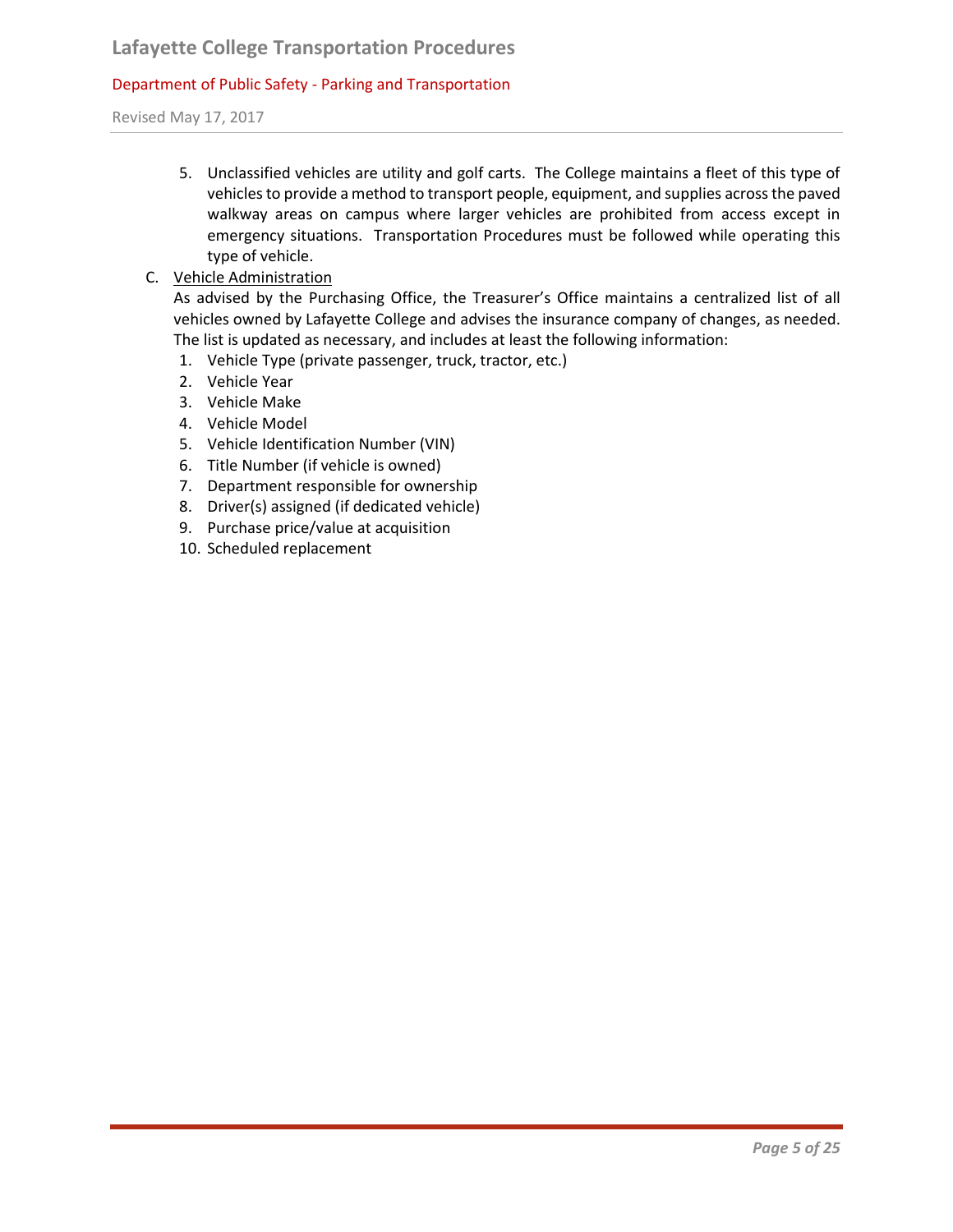Revised May 17, 2017

#### **II. Driver Approval – Students**

The vast majority of personal injuries, deaths, and property damages from motor vehicle accidents are directly attributable to driver error. Operating a College vehicle is a privilege bearing great responsibility, particularly when passengers are involved. For this reason, the College reserves the right to be highly selective in approving drivers to operate College vehicles. Only the approved student assigned to drive a College owned or rented vehicle may operate the vehicle. Student drivers of College owned or rented vehicles will be qualified in the following ways:

# A. *Driving Approval Process - Students*

Enrolled students seeking approval to operate a College owned or rented vehicle will only be added to the approved driver list after meeting the following requirements:

- 1. Possess a valid domestic driver's license
- 2. Have at least one (1) year of driving experience in the United States. *Exempted from this requirement are Facilities Operations student employee drivers, operating vehicles on or within five (5) miles of College property on Facilities Operations business. As described in Section I.B.3., such student employee drivers may not operate Class III vehicles.*
- 3. Complete the Driver Approval Request Form on the Public Safety website at [http://publicsafety.lafayette.edu/student-driving-of-college-insured-vehicles/;](http://publicsafety.lafayette.edu/student-driving-of-college-insured-vehicles/) obtain the necessary signatures indicated on the form, and forward it to the Public Safety Office (11 Marquis Hall) at least one week prior to driving a vehicle. The signed request authorizes the College to obtain a Motor Vehicle Record (MVR) on the applicant and **attests that the applicant has read the Transportation Procedures document**. Parking and Transportation Services will only notify the applicant if the MVR is unsatisfactory and they are NOT approved to drive.
- 4. Complete the training outlined in Section II.E., as appropriate.

#### B. Driver Disqualification – Students

Driving privileges will not be granted to individuals whose history (in the time period indicated in each item) includes one or more of the following moving violation convictions:

- 1. Three or more speeding tickets during the past three years
- 2. Speed in excess of twenty five miles per hour (25 mph) over the posted limit during the past three years
- 3. Two preventable accidents in a twelve (12)-month period during the past three years
- 4. Operating during a period of suspension or revocation during the past five years
- 5. Operating a motor vehicle without the owner's authority during the past five years
- 6. Permitting an unlicensed person to drive during the past five years
- 7. Reckless driving during the past five years
- 8. Failure to report an accident or a hit and run accident during past five years
- 9. Citing for driving while under the influence of alcohol or drugs (DWI/DUI) during the past five years
- 10. Underage alcohol consumption during the past five years
- 11. Negligent homicide arising out of the use of a motor vehicle during any time period
- 12. Using a motor vehicle for the commission of a felony during any time period
- 13. Possession of illegal substances or illegally possessing any weapon during any time period.

It is the responsibility of each driver to notify Parking and Transportation Services if any infraction cited in the prior list (#1 through 13) occurs when operating any vehicle (whether privately owned, College owned, or College rented) subsequent to receiving approval to operate College owned or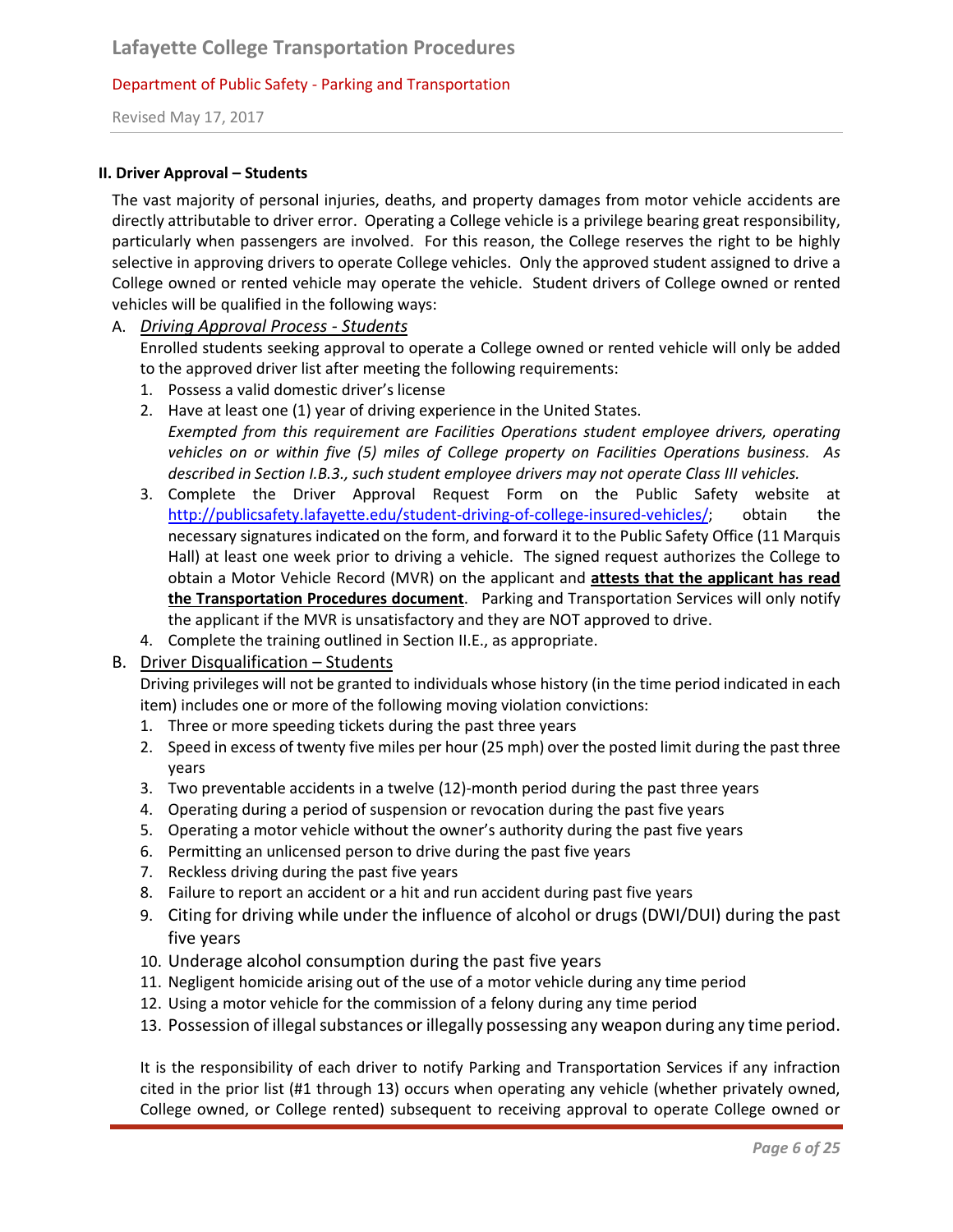Revised May 17, 2017

rented vehicles. Parking and Transportation Services reserves the right to deny an individual's driving privileges. The determination of the privilege to drive a College vehicle is at the discretion of Parking and Transportation Services. There is no appeal process.

# C. Revocation of Privileges – Students

Driving privileges will be revoked if:

- 1. The approved driver loans the College owned or rented vehicle to any other individual. If additional drivers will be operating the vehicle, all drivers must be listed on the reservation AND listed on the approved driver list.
- 2. Any student driver involved in an accident while operating a College vehicle that results in an insurance claim will lose driving privileges until an investigation determines fault. If the student is not legally at fault for the accident, the student may apply to the Public Safety Office for reinstatement. However, reinstatement is at the discretion of the Parking and Transportation Coordinator. There is no appeal process.
- 3. Parking and Transportation Services reserves the right to revoke an individual's driving privileges should that individual exhibit poor judgment of any kind while driving College vehicles. The determination of the privilege to drive a College vehicle is at the discretion of Parking and Transportation Services. There is no appeal process.
- D. Duration of Driving Approval Students

Unless approval is revoked for reasons listed in the prior section, once approved, student driving privileges continue until the student is no longer enrolled, as long as an acceptable current Motor Vehicle Record continues. Students who have driven in the previous year may automatically continue to drive unless and until their Motor Vehicle Record (MVR) becomes unacceptable or their license expires. If a student's driving approval has been revoked, he or she must wait at least three hundred sixty-five (365) days before applying for reinstatement.

# E. Driver Training - Students

- I. Basic training
	- a) All student drivers are expected to be familiar with the operation of a motor vehicle and Pennsylvania motor vehicle law.
	- b) In addition to submitting the Driver Approval Form referenced in Section II.A.3., all student drivers must:
		- (1) Review the Driving Information for Students at <http://publicsafety.lafayette.edu/student-driving-of-college-insured-vehicles>
		- (2) Obtain a score of 70% or more by completing the Student Driver Quiz found a[t https://lafayettec.qualtrics.com/SE/?SID=SV\\_8B6KLRQala2bcBT](https://lafayettec.qualtrics.com/SE/?SID=SV_8B6KLRQala2bcBT)
- II. Specialized training

Students who have attended two semesters may be authorized to operate twelve (12) passenger vans. However, students authorized to operate twelve (12) passenger vans can only operate the vehicle on campus, between main campus and Metzgar Fields, or while following a vehicle operated by a College employee off campus. First year students may train to operate large vehicles, but may only operate such vehicles after the completion of the Spring semester. To operate these vehicles, students must successfully complete the Large Vehicle Training course. Training can be scheduled by contacting Public Safety at extension 5330. Public Safety will notify Parking and Transportation Services of successful completion of the course.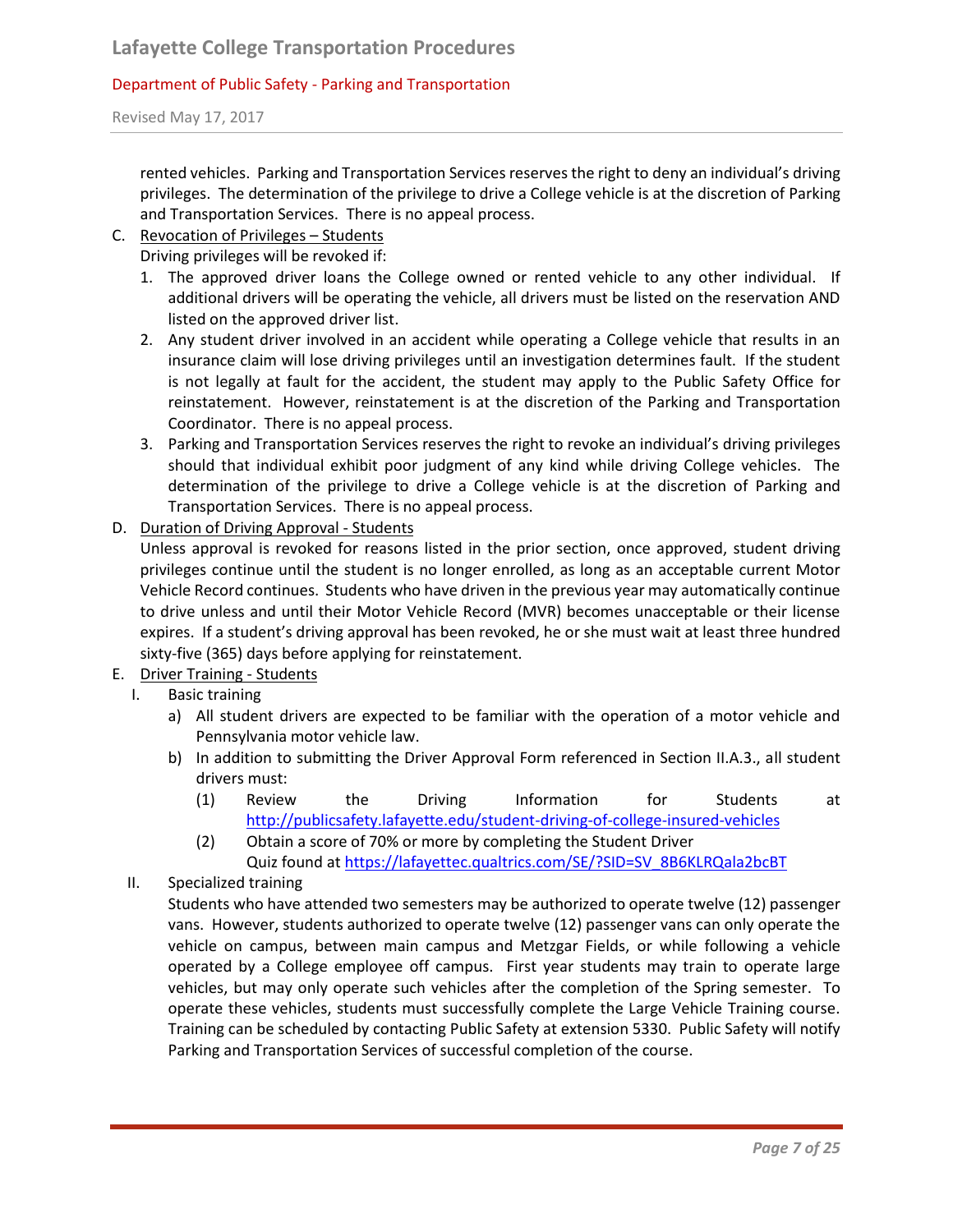Revised May 17, 2017

#### **III. Driver Approval – Employees, Subcontractors, Volunteers**

The vast majority of personal injuries, deaths, and property damages from motor vehicle accidents are directly attributable to driver error. Operating a College vehicle is a privilege bearing heavy responsibility, particularly when passengers are involved. For this reason, the College reserves the right to be highly selective in approving drivers to operate College vehicles. Nonstudents or non-employees of Lafayette College are NOT permitted to drive College vehicles with the exception of volunteers and approved contractors who are 1) donating their time to drive for Lafayette College activities AND 2) whose driving records have been reviewed and approved by Parking and Transportation Services. Employee, subcontractor, and volunteer drivers of College owned or rented vehicles will be qualified in the following ways:

#### A. *Driving Approval Process – Employees, Subcontractors, Volunteers* All current employees and subcontractors or volunteers designated by Parking and

Transportation Services, seeking approval to operate a College owned or rented vehicle shall:

- 1. Possess a valid domestic driver's license
- 2. Have at least one (1) year of driving experience in the United States.
	- *Exempted from this requirement are full-time employees who operate College vehicles on a regular basis for their department. Such individuals may be hired on a probationary basis for ninety (90) days. Preventable accidents for which they are responsible or tickets they receive in that time may be grounds for termination if restrictions on operating College vehicles would hinder the employee's ability to perform his / her job. Such probationary employees may not operate Class III vehicles.*
- *3.* Complete the Driver Approval Request Form on the Public Safety website at <http://publicsafety.lafayette.edu/student-driving-of-college-insured-vehicles/> and forward it to Parking and Transportation Services (11 Marquis Hall) at least one week prior to driving a vehicle. The signed Request Form authorizes the College to obtain a Motor Vehicle Record (MVR) on the applicant and **attests that the applicant has read the Transportation Procedures document**. Parking and Transportation Services will only notify the applicant if the MVR is unsatisfactory and they are NOT approved to drive.
- *4.* Complete the training outlined in Section III.E. as appropriate.
- B. Driver Disqualification Employees, Subcontractors, Volunteers Driving privileges will not be granted to individuals whose history (in the time period indicated in each item) includes one or more of the following moving violation convictions:
	- 1. Three or more speeding tickets during the past three years
	- 2. Speed in excess of 25 miles per hour (25 mph) over the posted limit during the past three (3) years
	- 3. Two preventable accidents in a twelve (12) month period during the past three years
	- 4. Operating during a period of suspension or revocation during the past five years
	- 5. Operating a motor vehicle without the owner's authority during the past five years
	- 6. Permitting an unlicensed person to drive during the past five years
	- 7. Reckless driving during the past five years
	- 8. Failure to report an accident or a hit and run accident during past five years
	- 9. Citing for driving while under the influence of alcohol or drugs (DWI/DUI) during the past five years
	- 10. Underage alcohol consumption during the past five years
	- 11. Negligent homicide arising out of the use of a motor vehicle during any time period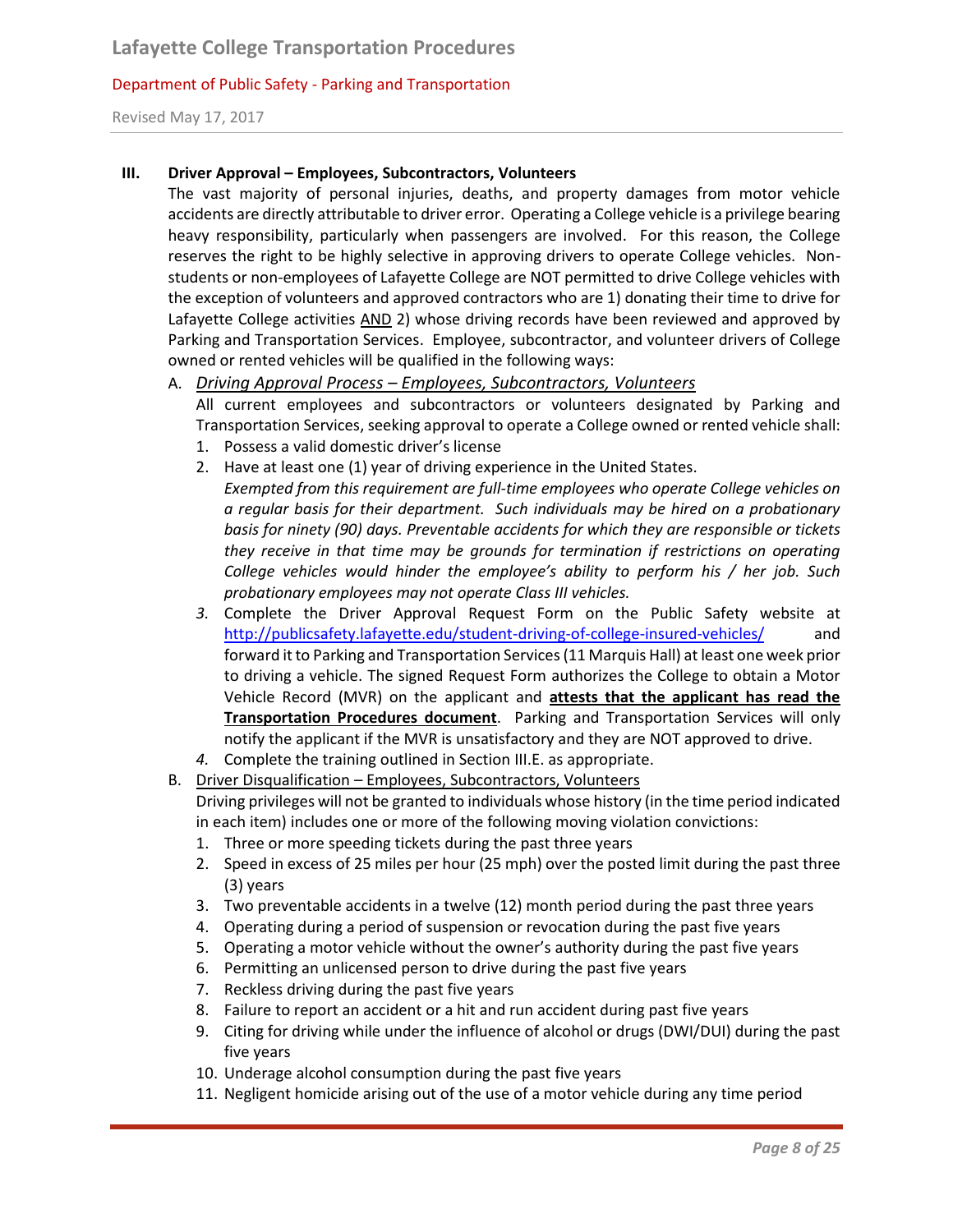Revised May 17, 2017

- 12. Using a motor vehicle for the commission of a felony during any time period
- 13. Possession of illegal substances or illegally possessing any weapon during any time period

It is the responsibility of each driver to notify Parking and Transportation Services if any infraction cited in the prior list (#1 through 13) occurs when operating any vehicle (whether privately owned, College owned, or College rented) subsequent to receiving approval to operate College owned or rented vehicles. Parking and Transportation Services reserves the right to deny an individual's driving privileges. The determination of the privilege to drive a College vehicle is at the discretion of the Public Safety Office. There is no appeal process.

# C. Revocation of Privileges – Employees, Subcontractors, Volunteers

Driving privileges will be revoked if:

- 1. The approved driver uses a College fleet vehicle on personal business not approved by a Department Head. *Vehicles dedicated to one driver are exempt from this restriction when use of the value of the vehicle is a taxable event.*
- 2. The approved driver loans a College vehicle to any other individual. If additional drivers will be operating the vehicle, all drivers must be listed on the reservation and listed on the approved driver list.
- 3. The Public Safety Office reserves the right to revoke an individual's driving privileges should that individual exhibit poor judgment of any kind while driving College vehicles. The determination of the privilege to drive a College vehicle is at the discretion of Parking and Transportation Services. There is no appeal process.
- D. Duration of driving approval Employees, Subcontractors, Volunteers

Unless approval is revoked for the reasons listed in the prior section, once approved, employee, subcontractor, and volunteer driving privileges continue for the duration of employment, subcontracting assignment, or volunteer period, pending satisfactory subsequent Motor Vehicle Record reviews and submission of renewed driver's license information in years of license expiry.

E. Driver Training – Employees, Subcontractors, Volunteers

#### 1. Basic training

All licensed drivers are expected to be familiar with the operation of a motor vehicle and Pennsylvania motor vehicle law.

- a) Specialized training
	- (1) To operate twelve (12) and fifteen (15) passenger vans, sport utility vehicles and pick-up trucks, drivers must successfully complete the Large Vehicle Training course. Training can be scheduled by contacting Public Safety at extension 5330. Public Safety will notify Parking and Transportation Services of successful completion of the course. These large capacity vehicles may only be operated by employees of the College twenty-five (25) years of age and older.
	- (2) Specialized training is required for operators of unusual vehicles (e.g. vehicles towing trailers, vehicles transporting particularly hazardous cargo, vehicles encountering special hazards on particular routes, etc.) as determined by the Department overseeing the vehicle or the Public Safety Office.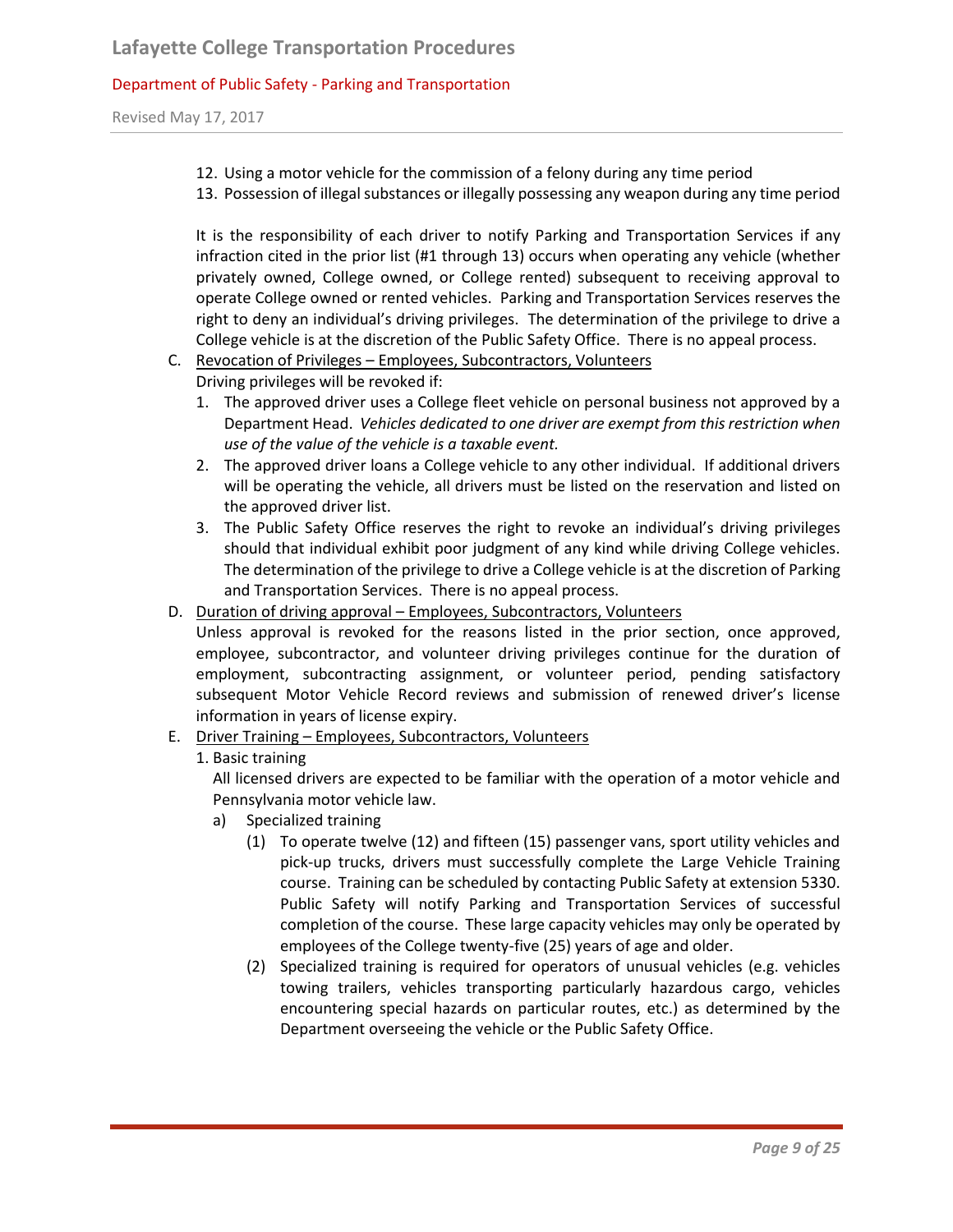Revised May 17, 2017

#### IV. **Vehicle Usage & Reservations Procedures – All Drivers**

#### A. General Information

College-owned or short-term rental vehicles are available for use by College Departments upon request for domestic travel.

College vehicles are not available for personal use. Personal use is only allowable for vehicles dedicated to one driver when use of the vehicle is a taxable event. College owned vehicles cannot be driven by visiting speakers, performers, lecturers, or similar guests.

The following priority list will be followed for College owned vehicle usage:

- 1. *Departmental Vehicles –* College owned vehicles that are reserved for regular use by specific departments. The following departments shall have appropriate numbers and types of vehicles assigned to them at all times:
	-
	- Biology Department Facilities Operations
	- Community Outreach Post Office
	-
	-
	- Geology Department Reprographics
	- Athletics Information Technology
		-
		-
	- Development President's Office
	- ◆ Dining → Public Safety
		-

The vehicles dedicated to these departments are not normally available for use by other departments but questions regarding availability should be directed to the department; with the department responsible for verifying that proposed operators are authorized on the Approved Drivers List. All restrictions listed in the Transportation Procedures apply to these vehicles at all times. The appropriate department supervisor must approve any offcampus or non-customary use of these vehicles (i.e. going to lunch off-campus, etc.).

- 2*. Rental Vehicles –* all other College business use is generally served by rental vehicles.
- B. College Owned Vehicle Usage Procedures
	- 1. For departmental use, vehicles can be reserved through the designated vehicle coordinator in the respective department. The departmental vehicle coordinators will verify that all individuals who will be operating the vehicle are listed on the College's Approved Drivers List and that the driver(s) have successfully completed any training required. Designated reservation coordinators can be found in:
		- a) Athletics @ ext. 5470 218 Kirby Sports Center
		- b) Biology @ ext. 5468 308 Kunkel Hall
		- c) Community Outreach @ ext. 3067 522 March St.
		- d) Geology @ ext. 5197 115 Van Wickle Hall
	- 2. The keys are obtained from the appropriate office during business hours, generally Monday through Friday from 9:00 a.m. to 4:00 p.m. The department's vehicle coordinator will direct drivers to the location of the vehicles. Drivers should inspect the vehicle before departure and notify the vehicle coordinator of any damages noted. The informational binder received with the key will contain the following information for the driver's review and use:
		- a) A copy of the Transportation Procedures
		- b) The vehicle's registration card
		- c) The vehicle's insurance card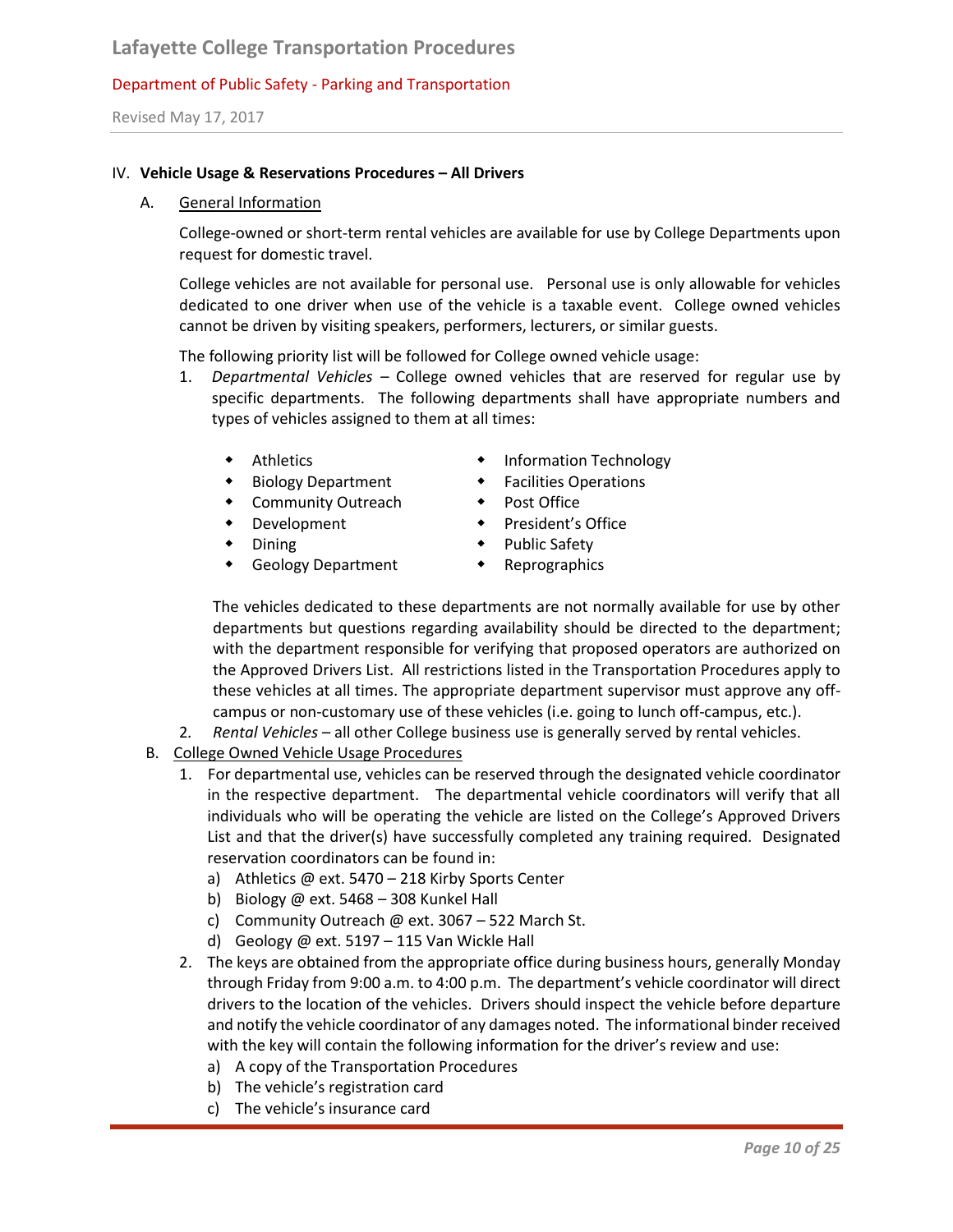Revised May 17, 2017

- 3. At the completion of the trip, the vehicle should be returned to the same location. Drivers should inspect the vehicle and notify the vehicle coordinator of any incidents or damage. The key and informational binder must be returned to the vehicle coordinator during business hours, generally Monday through Friday from 9:00 a.m. to 4:00 p.m.
- 4. Dedicated Departmental vehicles will be fueled by the department operating the vehicle. Therefore, while Facilities Operations maintains these vehicles, it does not monitor fuel levels for these vehicles.
- 5. All tolls, parking and other incidental charges are the responsibility of the operating Department.
- *6.* All parking violations, moving violations or other traffic tickets or fines are the responsibility of the driver. Drivers must notify their Department of any violations, tickets, or fines and must notify Public Safety of any traffic violations or accidents immediately upon return to the campus.
- C. Local Short-term Rental Vehicles Usage Procedures

The following procedures are to be used for rental of local Enterprise vehicles for College business. If a visiting speaker, performer, lecturer or other guest of the College is to be provided with rental transportation, the vehicle should be rented and paid in their name. Reimbursement to the guest should be requested by the hosting College Department using an expense report. The visitor may elect to accept or decline the liability and collision insurance coverage as they deem appropriate. Regardless of the choice, the visitor is personally responsible for any damage or liability that may occur. College rented vehicles cannot be operated by such visiting speakers, performers, lecturers, or similar guests.

- 1. Local Short-term Rental Vehicles
	- a) *Local Short-term Rental Vehicles – Reserving the Vehicle*
		- (1) Determine the type of vehicle needed for the trip. See Exhibit A for vehicle types and rates. If the type of vehicle requested is not available, Enterprise will upgrade the vehicle at no additional cost. Reservations made with less than 48 hours' notice will not receive this accommodation and may be subject to higher rental charges.
			- (a) The local contract requires that drivers be eighteen (18) years of age or older to rent standard sized vehicles and restricts operation of rented large capacity twelve (12) and fifteen (15) passenger vehicles to College employees twenty-five (25) years of age or older.
			- (b) Rented twelve (12) and fifteen (15) passenger vans may only be operated in the continental United States.
			- (2) Since these vehicles do not meet Federal Bus Safety Standards, they may not be used to transport children ages eighteen  $(18)$  or younger (Pre-school through  $12<sup>th</sup>$ grade).
			- (3) Student Drivers are required to read the "*Student Car Rental Policy*" on the Public Safety website at [http://publicsafety.lafayette.edu/student-driving-of-college](http://publicsafety.lafayette.edu/student-driving-of-college-insured-vehicles/)[insured-vehicles/](http://publicsafety.lafayette.edu/student-driving-of-college-insured-vehicles/) and complete/submit the *"Enterprise Rental Car Approval for*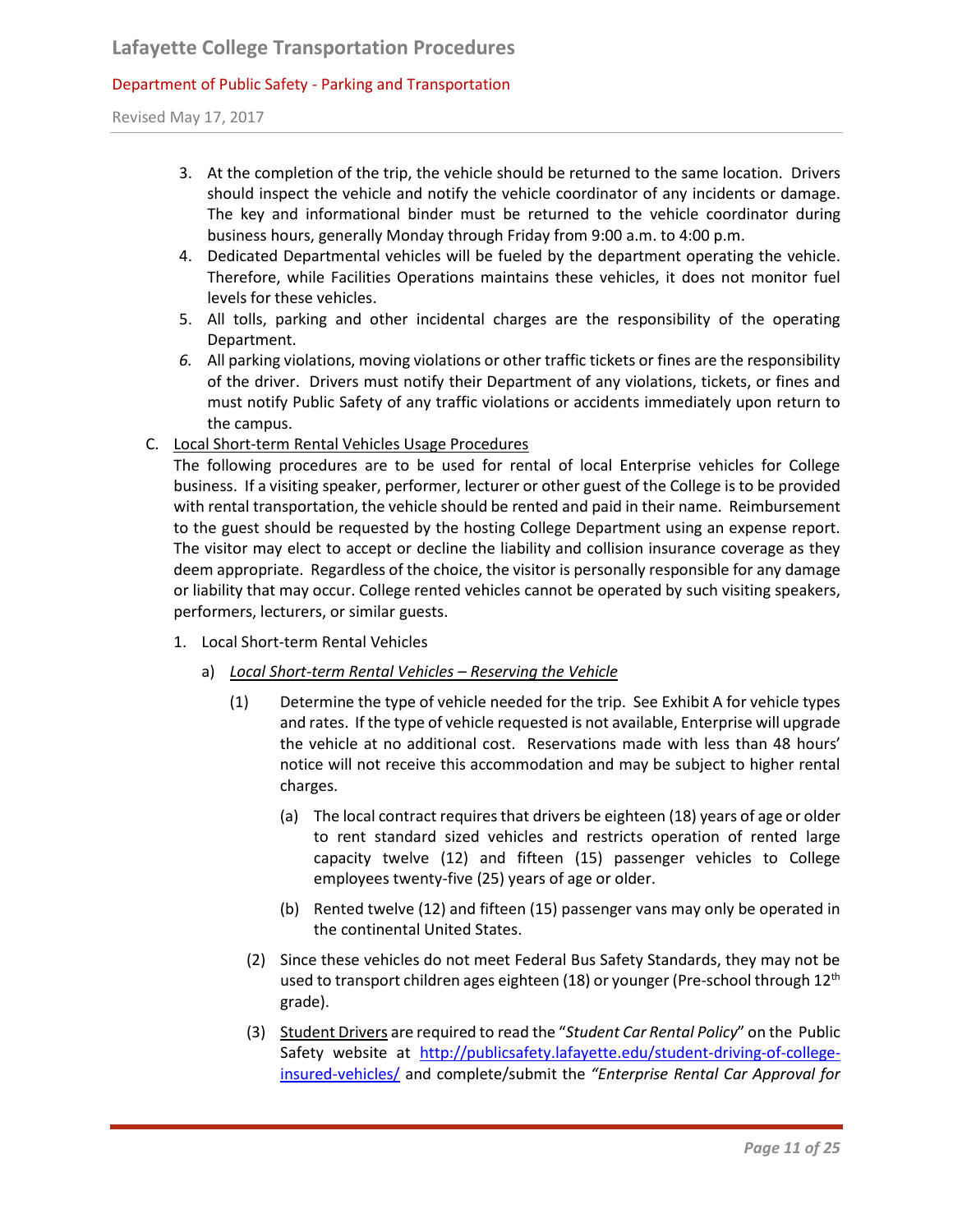Revised May 17, 2017

*Student Drivers Form"* (found in the same location) to the Student Life Programs Office, as directed by the form, prior to reserving a vehicle.

- (4) Contact Enterprise Rent-a-Car at 610-253-7599 at least forty-eight (48) hours in advance to reserve a vehicle. State that you are renting through the Lafayette College contract. You must provide Enterprise with the following information:
	- (a) the BANNER number that will be charged,
	- (b) the name of the department or organization using the vehicle,
	- (c) the names of all individuals who will be operating the vehicle,
	- (d) the length of time the vehicle is needed, and
	- (e) the type of vehicle needed.
	- Enterprise will verify that all drivers appear on the College's Approved Driver List.
- b) *Local Short-term Rental Vehicles – Obtaining and Returning Vehicles*
	- (1) The Enterprise representative will arrange a convenient time to meet you at the Sullivan Parking Deck to provide the keys and vehicle to you. For Sunday departures, the vehicle will be delivered by Enterprise on Saturday with no charge for Saturday (providing the vehicle is not utilized). Adhere to the following procedure:
		- (a) Present your driver's license to the Enterprise representative for identification purposes.
		- (b) Inspect the vehicle for damage before signing for the vehicle.
		- (c) Sign the Enterprise document using the following signature phrase: *(YOUR NAME) on behalf of Lafayette College -* **If you do not use this phrase, your personal insurance will become the primary coverage if an accident occurs.**
		- (d) Retain the pink copy of the signed rental agreement; this copy will serve as the vehicle's registration during the rental period.
		- (2) At the completion of the rental, adhere to the following procedure:
			- (a) Vehicles must be returned to the parking spaces designated for Enterprise vehicles in Sullivan Parking Deck.
			- (b) Inspect the vehicle and note any damage.
			- (c) Deposit the keys in the lock box located in near the reserved parking spaces.
			- (d) Immediately notify Enterprise that the car has been returned at [enterpriserentacar-5723@ehi.com.](mailto:enterpriserentacar-5723@ehi.com) Failure to send this e-mail may result in additional rental charges to your department.
			- (e) Forward the pink copy of the signed rental agreement to your supervisor or advisor via inter-office mail to facilitate budget tracking.
- c) *Local Short-term Rental Vehicles – Invoicing and Costs*

Since Enterprise is the College's negotiated local rental provider, invoices will be sent directly to the Purchasing Office for payment. Departments will be billed monthly for Enterprise rentals against the account number provided at the time of request. Drivers will NOT be reimbursed for local short-term rentals charged to personal or corporate credit cards or paid in cash.

(1) See Exhibit A for base amounts that will be charged to your department. These rates include the purchase of the Damage Waiver (DW), but do not include sales tax, transportation tax, or fueling costs. Base rates include unlimited mileage on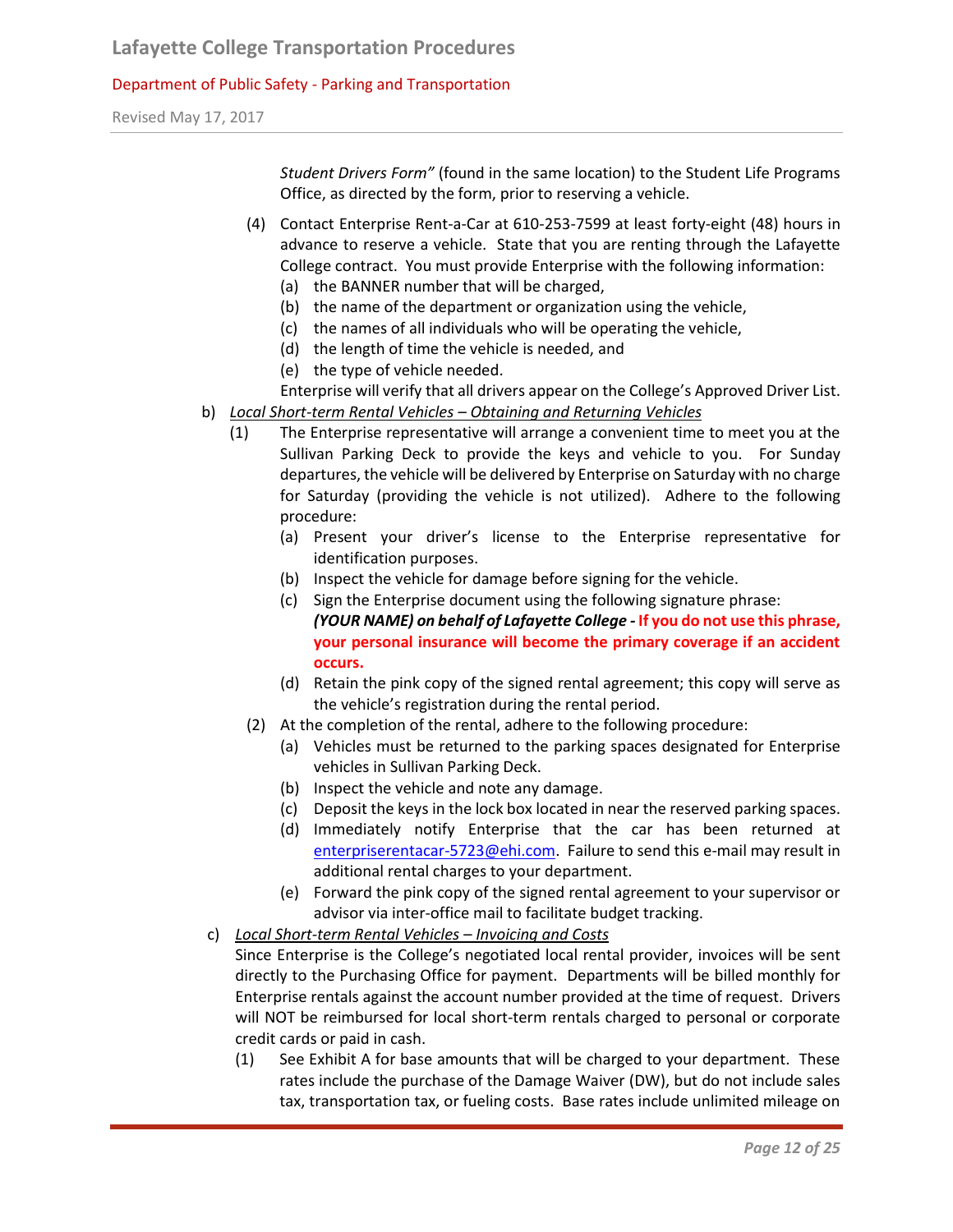Revised May 17, 2017

daily rentals within the states of Pennsylvania, New York, New Jersey, Delaware, Maryland, Massachusetts and Connecticut and any other state approved by the local Enterprise office. While vehicles may be operated on non-paved or gravel access roads, they may not be operated off-road.

- (2) Enterprise will re-fuel tanks at current market rates. It is not necessary to return the vehicle with a full tank.
- (3) All tolls, parking and other incidental charges are the responsibility of the operating Department.
- (4) All parking violations, moving violations or other traffic tickets or fines are the responsibility of the driver. Drivers must notify Public Safety of any traffic violations or accidents immediately upon return to the campus.
- (5) Returning a vehicle with excessive wear and tear, in relation to cleanliness, will result in an additional charge to the Department that reserved the vehicle.
- D. Domestic Non-Local Short-term Rental Vehicles

A national Enterprise contract has been negotiated and provides physical damage protection in the College's contract. Utilizing this preferred provider is advisable both locally and nationally due to this contractual protection. Utilizing other vendors (even at a seemingly lower rate) could potentially cost the College more since proper protection may be lacking.

- Drivers must be twenty-one (21) years of age or older to rent standard sized vehicles. Operation of rented twelve (12) and fifteen (15) passenger vehicles is restricted to College employees twenty-five (25) years of age or older.
- Rented twelve (12) and fifteen (15) passenger vans may only be operated in the continental United States.
- Since these vehicles do not meet Federal Bus Safety Standards, they may not be used to transport children ages eighteen (18) or younger (Pre-school through  $12^{th}$  grade).
- 1. *Domestic Non-Local Short-term Rental Vehicles – Reserving the Vehicle*
	- The renter must provide the College's national account number (DB57007) when reserving a vehicle to receive the reduced rates of the Enterprise national contract. You may reserve the vehicle through the Easton office or through the Enterprise location most convenient for your trip.
- 2. *Domestic Non-Local Short-term Rental Vehicles – Obtaining and Returning Vehicle*
	- a) Adhere to the following procedure when obtaining the vehicle:
		- (1) Present your driver's license to the rental representative for identification purposes.
		- (2) Inspect the vehicle for damage before signing for the vehicle.
		- (3) Sign the rental document using the following signature phrase: *(YOUR NAME) on behalf of Lafayette College -* **If you do not use this phrase, your personal insurance will become the primary coverage if an accident occurs.**
		- (4) Retain the pink copy of the signed rental agreement; this copy will serve as the vehicle's registration during the rental period.
		- b) At the completion of the rental, adhere to the following procedure:
			- (1) Inspect the vehicle and note any damage to the rental representative.
			- (2) Return the pink, signed copy to your supervisor to facilitate budget tracking.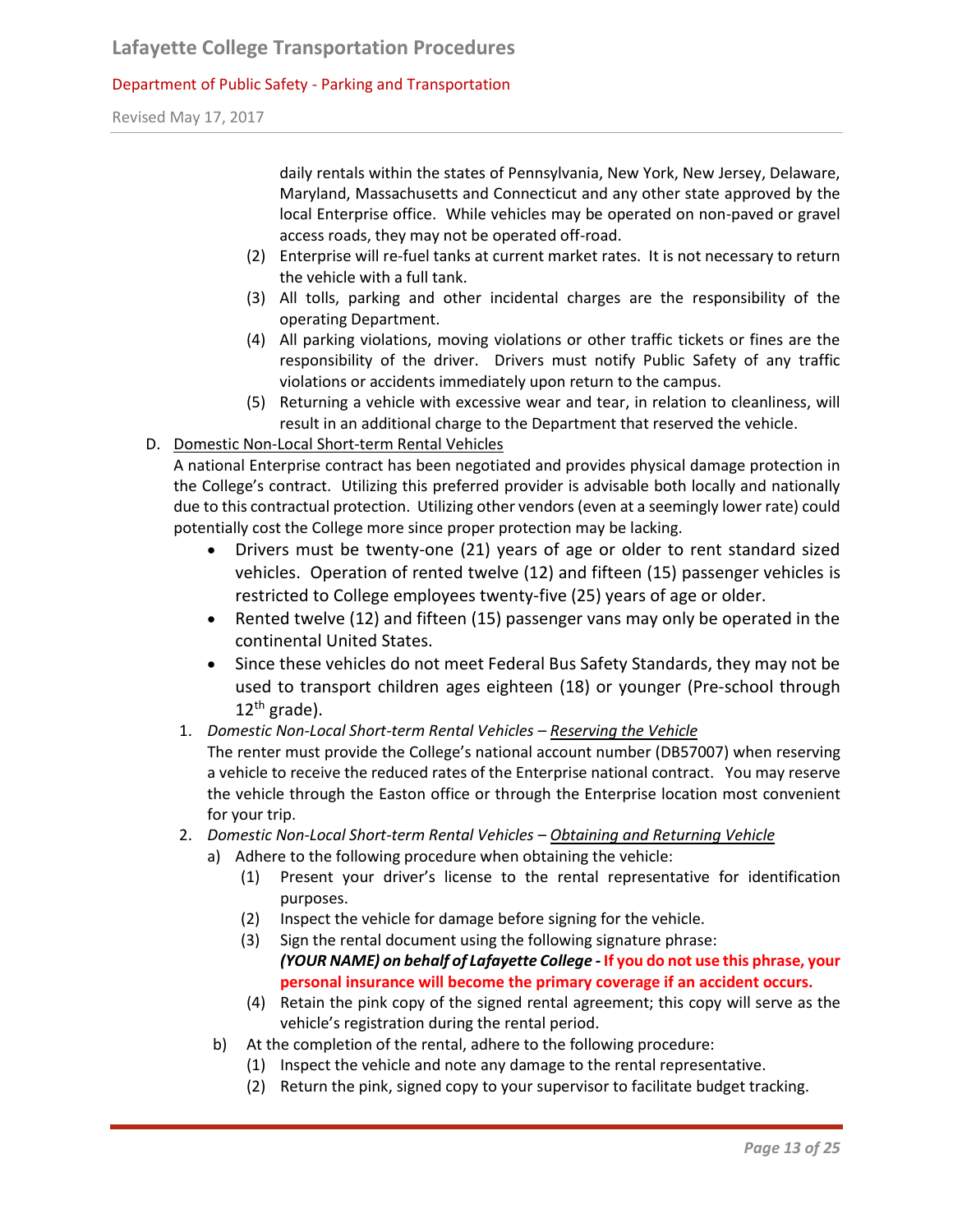Revised May 17, 2017

- 3. *Domestic Non-Local Short-term Rental Vehicles – Invoicing and Costs* Since the charges for non-local rentals will be captured on your credit card, submit the amount for reimbursement in accordance with the College's Expense Reimbursement Policy.
	- a) Know the policies of the rental agency regarding fueling, taxes, cleaning, and insurance and verify that the correct charges are reflected on the bill. Do not purchase insurances offered; the costs will not be reimbursed under the College's Expense Reimbursement Policy.
	- b) All tolls, parking and other incidental charges are the responsibility of the operating Department.
	- c) All parking violations, moving violations or other traffic tickets or fines are the responsibility of the driver. Drivers must notify Public Safety of any traffic violations or accidents immediately upon return to the campus.
- E. International Short-term Rental Vehicles [less than thirty (30) days] The College discourages employees from operating vehicles in foreign countries. Public transportation and hired drivers and vehicles should be used whenever possible. However, if such options are not available, the following regulations should be followed:
	- Drivers should contact the Risk Management Office (610-330-5132) to discuss the rental.
	- Drivers must be employees twenty-five (25) years of age or older.
	- Vehicles may only have capacity of up to seven (7) passengers.
	- Vehicles may only be rented for up to thirty (30) days.
	- Purchase ALL insurances offered through the rental agency to avoid fines and penalties that may be levied by the country of rental should an accident occur.
	- Vehicles may not be rented in nations included in the Office of Foreign Assets Control (OFAC) sanctions list unless the required travel licenses have been obtained. Additional information regarding sanctioned nations can be found at [http://www.treasury.gov/ofac.](http://www.treasury.gov/ofac)
	- 1. *International Short-term Rental Vehicles – Reserving the Vehicle*
		- a) Reserve the vehicle through the location most convenient for your trip.
		- b) Purchase ALL insurances offered through the rental agency.
	- 2. *International Short-term Rental Vehicles – Obtaining and Returning Vehicle*
		- a) Adhere to the following procedure when obtaining the vehicle:
			- (1) Purchase ALL insurances offered through the rental agency.
			- (2) Present your driver's license to the rental representative for identification purposes.
			- (3) Inspect the vehicle for damage before signing for the vehicle.
			- (4) Sign the rental document using the following signature phrase: *(YOUR NAME) on behalf of Lafayette College -* **If you do not use this phrase, your personal insurance will become the primary coverage if an accident occurs.**
			- (5) Retain the pink copy of the signed rental agreement; this copy will serve as the vehicle's registration during the rental period.
			- b) At the completion of the rental, adhere to the following procedure: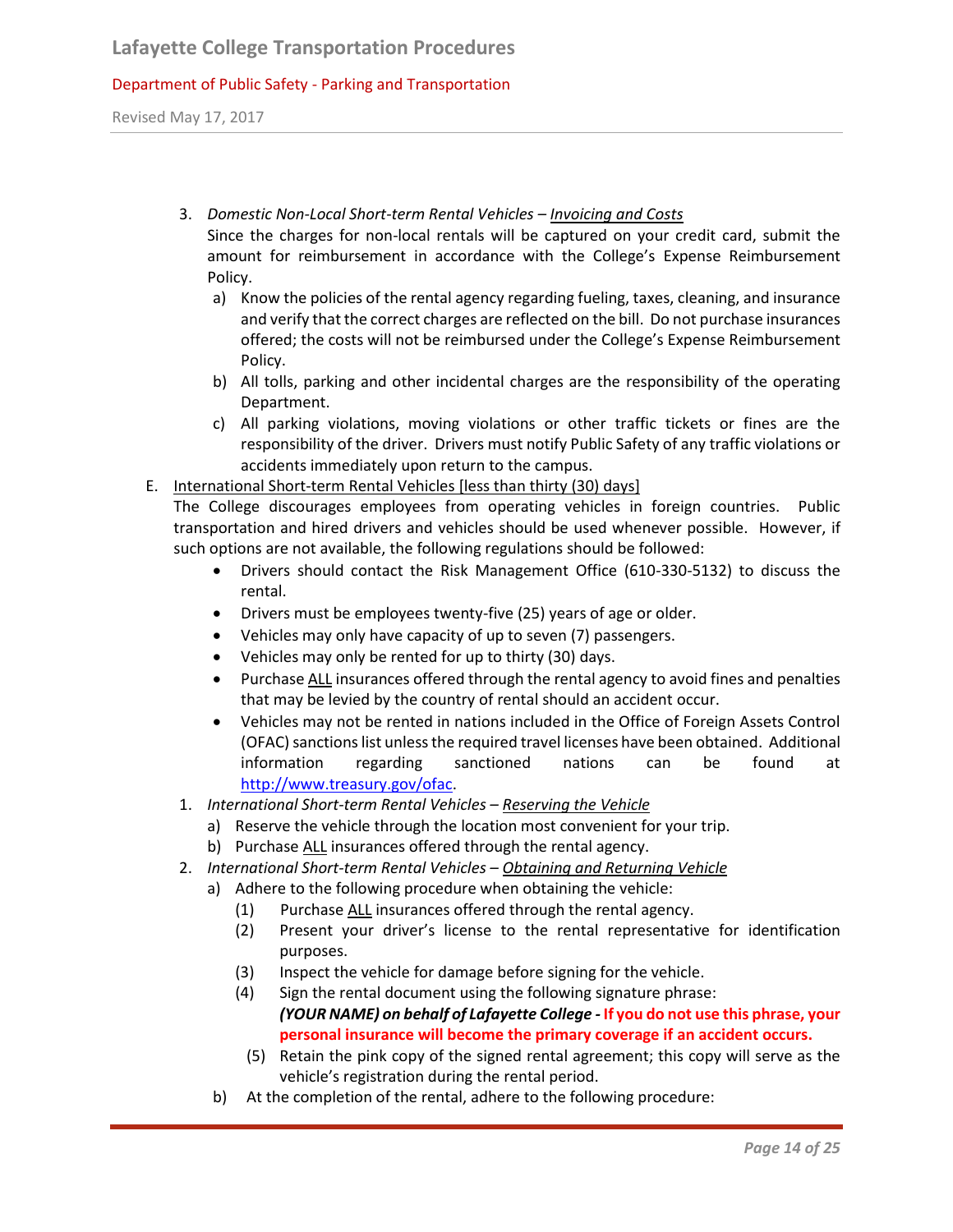Revised May 17, 2017

- (1) Inspect the vehicle and note any damage to the rental representative.
- (2) Return the pink, signed copy to your supervisor to facilitate budget tracking.
- 3. *International Short-term Rental Vehicles – Invoicing and Costs*

Since the charges for international short-term rentals will be captured on your credit card, submit the amount for reimbursement in accordance with the College's Expense Reimbursement Policy.

- a) Know the policies of the rental agency regarding fueling, taxes, cleaning, and insurance and verify that the correct charges are reflected on the bill. While purchase of insurance on domestic rentals is not reimbursable, the College will reimburse for insurance coverage purchased through the rental agency for international rentals.
- b) All tolls, parking and other incidental charges are the responsibility of the operating Department.
- c) All parking violations, moving violations or other traffic tickets or fines are the responsibility of the driver. Drivers must notify Public Safety of any traffic violations or accidents immediately upon return to the campus.

# F. International Long-term Rental Vehicles [more than thirty (30) days]

The College discourages employees from operating vehicles in foreign countries. Public transportation and hired drivers and vehicles should be used whenever possible. However, if such options are not available, the following regulations should be followed.

- Arrangement should be made through the Purchasing Office.
- Drivers should contact the Risk Management Office (610-330-5132) to provide vehicle information to add the vehicle to the College's insurance policy.
- Since the vehicle Drivers must be employees twenty-five (25) years of age or older.
- Vehicles may only have capacity of up to seven (7) passengers.
- Vehicles may only be rented for up to thirty (30) days.
- Purchase ALL insurances offered through the rental agency to avoid fines and penalties that may be levied by the country of rental should an accident occur.
- Vehicles may not be rented in nations included in the Office of Foreign Assets Control (OFAC) sanctions list unless the required travel licenses have been obtained. Additional information regarding sanctioned nations can be found at [http://www.treasury.gov/ofac.](http://www.treasury.gov/ofac)
- 1. *International Long-term Rental Vehicles – Reserving the Vehicle*
	- a) Reserve the vehicle through the location most convenient for your trip.
	- b) Purchase ALL insurances offered through the rental agency to avoid fines and penalties that may be levied by the country of rental should an accident occur.
- 2. *International Long-term Rental Vehicles – Obtaining and Returning Vehicle*
	- a) Adhere to the following procedure when obtaining the vehicle:
		- (1) Purchase ALL insurances offered through the rental agency to avoid fines and penalties that may be levied by the country of rental should an accident occur.
		- (2) Present your driver's license to the rental representative for identification purposes.
		- (3) Inspect the vehicle for damage before signing for the vehicle.
		- (4) Sign the rental document using the following signature phrase: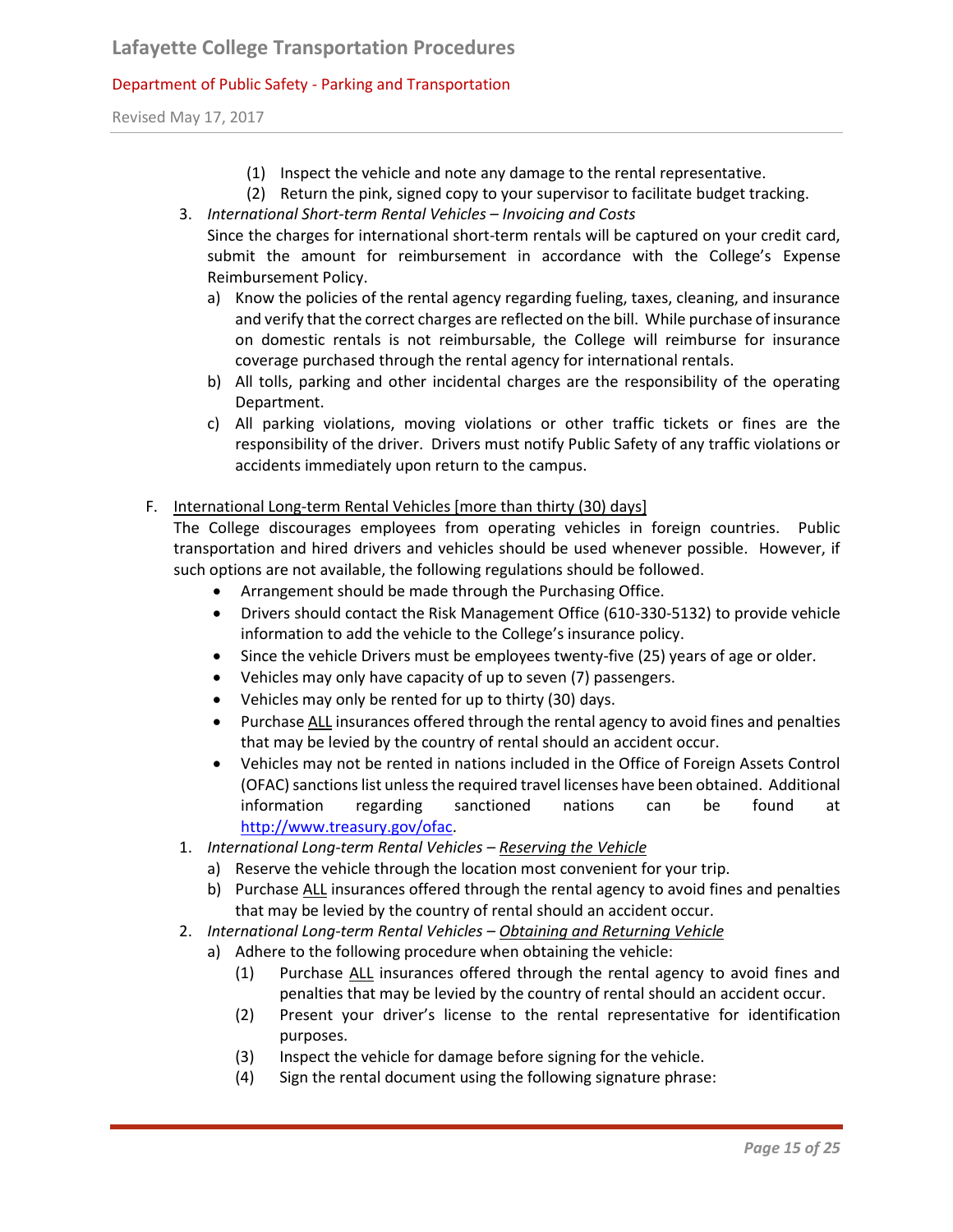Revised May 17, 2017

# *(YOUR NAME) on behalf of Lafayette College - If* **you do not use this phrase, your personal insurance will become the primary coverage if an accident occurs.**

- (5) Retain the pink copy of the signed rental agreement; this copy will serve as the vehicle's registration during the rental period.
- b) At the completion of the rental, adhere to the following procedure:
	- (1) Inspect the vehicle and note any damage to the rental representative.
	- (2) Return the pink, signed copy to your supervisor to facilitate budget tracking.
- 3. *International Long-term Rental Vehicles – Invoicing and Costs*

Since the charges for international short-term rentals will be captured on your credit card, submit the amount for reimbursement in accordance with the College's Expense Reimbursement Policy.

- a) Know the policies of the rental agency regarding fueling, taxes, cleaning, and insurance and verify that the correct charges are reflected on the bill. While purchase of insurance on domestic rentals is not reimbursable, the College will reimburse for insurance coverages purchased through the rental agency for international rentals.
- b) All tolls, parking and other incidental charges are the responsibility of the operating Department.
- c) All parking violations, moving violations or other traffic tickets or fines are the responsibility of the driver. Drivers must notify Public Safety of any traffic violations or accidents immediately upon return to the campus.
- G. Personal Vehicle Use
	- 1. *Reimbursable Use* Personal vehicles are not considered part of the College fleet. However, business travel by employees (full-time, part-time, or student) of the College using personal vehicles will be reimbursed for mileage travelled. Employees should evaluate the most cost effective means of transportation prior to operating their personal vehicles for College purposes and prior to submitting mileage for reimbursement. In most cases, a rental vehicle will be the most prudent method of transportation partly due to the insurance protection included in the contract, roadside assistance and other benefits allotted in the College's rental contract with Enterprise. A round trip of over one hundred twenty-five (125) miles per day is normally more cost effective using a rental. The College reimburses at the IRS recommend mileage rate which includes reimbursement for fuel, wear & tear, depreciation, and insurance. Therefore, if an accident occurs, the employee's insurance provides the coverage and the employee is responsible for any deductible. The College's insurance will provide secondary coverage only. Since the College's insurance policy could be called upon for secondary coverage, all Transportation Procedures apply while operating a personal vehicle on College business.
	- 2. *Non-Reimbursable Use* Students are discouraged from using personal vehicles for transportation to College events (i.e. field trips, athletic events at Metzgar Fields, etc.) when transportation is already provided by vehicles rented by the department or the Lafayette College Area Transportation (LCAT) shuttle. If a student elects to use a personal vehicle, and an accident occurs, the student's personal auto insurance provides the coverage and the student is responsible for any deductible. The College's insurance policy will NOT provide secondary coverage. In addition, the student also assumes all costs of travel and will not be reimbursed by the College.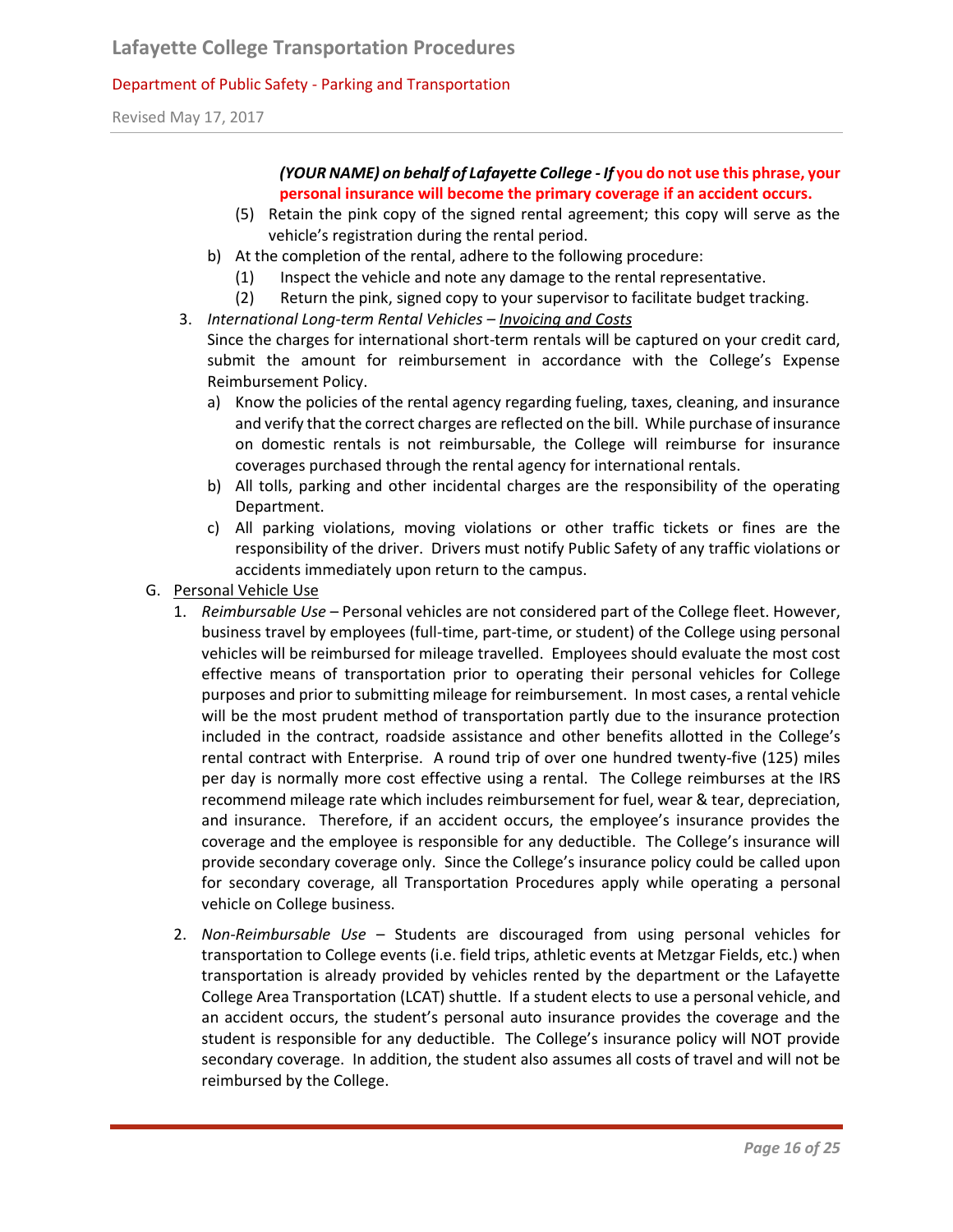Revised May 17, 2017

#### **V. Operating Instructions – All Drivers**

#### A. General Regulations

- 1. Locales: *Vehicles may NOT be operated outside the continental United States. The College's insurance only provides coverage for domestic travel. Vehicles may only be driven on paved roads and non-paved or gravel access roads, they may not be operated off-road.*
- 2. *Cell phones: Drivers will NOT use cell phones for phone calls or texting at any time while vehicles are in motion or waiting at stoplights, stop signs, traffic jams, etc. Cell phones are only to be used by passengers or by drivers who have pulled over and stopped in a safe location.*
- 3. *Headlights: All drivers will drive with the headlights on at all times, day or night.*
- 4. *Passengers:* 
	- a) *In College-owned or rented vehicles operated by a College approved driver:*

*Only Lafayette College employees, students, guests, and volunteers may be transported in vehicles operated by a College approved driver. Family and friends who do not fall in these categories may not be transported. Children ages eighteen (18) and younger (Preschool through 12th grade) may not be transported at any time. Vehicles dedicated to one driver are exempt from these restrictions when use of the vehicle is a taxable event. No drivers shall transport more passengers in a vehicle than the vehicle is designed to transport. In most cases this is the same as the number of factory-installed seat belts in the vehicle. Vehicles may NOT be used to transport persons or property for hire.*

- b) *To transport passengers not included in section* V.A.4.a) *above, contact Purchasing to arrange for transportation by a third party vendor. The renting department must obtain a Certificate of Insurance naming Lafayette College as an Additional Insured from the vendor and provide the document to Purchasing.*
- 5. *Seatbelt Usage: All occupants of the vehicle must use the restraints as they were designed to be used at all times when the vehicle is in operation. Drivers shall not begin operation of the vehicle until all passengers have complied. Passengers must not remove their seat belts during travel. If a driver becomes aware of passengers who refuse to use the provided restraints properly, the driver may refuse that person further passage, unless such refusal would endanger their safety. An exception to this requirement is granted if an occupant presents a physician's statement stating that compliance is not possible or would be harmful to that person (e.g., a medical device that would be compromised by a shoulder belt). The physician's statement shall define its effective period.*
- 6. *Front Passenger Seat: On any trip with passengers, drivers should make sure that the front passenger seat is occupied and that the person sitting in this seat remains awake. Drivers should remind this passenger that it is his/her responsibility to help the driver stay alert and to assist with directions and maps. A driver going off duty should not assume the*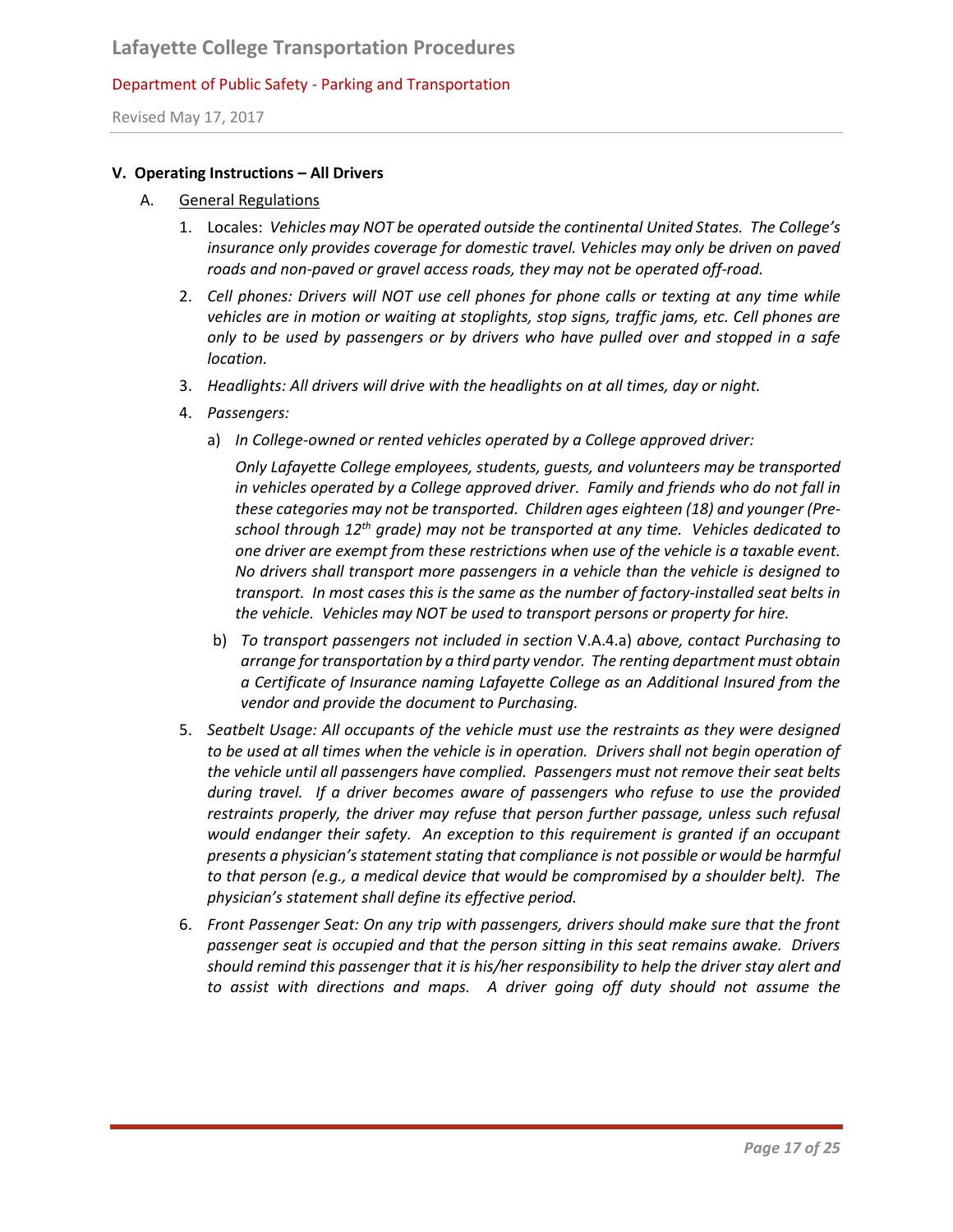Revised May 17, 2017

*responsibilities of the front passenger seat unless there is no other passenger who can serve as in this capacity.*

- 7. Sleep: Sufficient sleep is expected of all drivers prior to operating any vehicle, particularly on *extended trips.*
- 8. *Trailers: Approval to pull trailers must be obtained from the Public Safety Office based on training specific to the impact of such trailers on vehicle handling. Trailers are only permitted on Class II and Class III vehicles. No trailers of any sort are permitted on Class I vehicles or Enterprise rental vehicles.*
- 9. *Speed Limit: All posted speed limits must be followed and adjusted for prevailing weather conditions, vehicle (and trailer, if applicable) response to such conditions, and familiarity with the route.*
- 10. *Vehicle top carriers: Vehicle top carriers or other carriers are not permitted.*
- 11. *Modifications: No modifications to vehicles (ski or bike racks, antennae, stickers, signs, tow hitches, seat removal, etc.) may be made except by Facilities Operations.*
- 12. *Smoking: Smoking in College owned or rented vehicles is prohibited.*
- 13. *Radar detectors: The use of radar, laser or other speed monitoring detection systems is prohibited.*
- 14. *CB and portable radios: If passengers are present, they and NOT the driver should operate any CB or portable radios used. (Exception: This regulation does NOT apply to Public Safety and Facilities Operations personnel while executing job responsibilities.)*
- 15. *Driving Under the Influence: No drivers, before or during trips, will use alcohol, medications, or drugs, whether taken with or without a prescription, that may cause drowsiness or other physical or mental impairment.*
- 16. *Hitchhikers: Picking up hitchhikers is prohibited.*
- 17. *Cargo: Cargo may not be loaded above the height indicated on the stickers in van cargo areas of College vehicles. Illegal substances and items may not be transported.*
- 18. *Loads: Hauling loads is prohibited, unless the vehicle is specifically designed for such loads. Examples of potentially damaging loads include firewood, sod, lumber or gravel. If bulky, awkward or hazardous cargo must be hauled, drivers must consult with Facilities Operations to ensure cargo will be properly stowed and hauled.*
- 19. *Operation of Carts:*

Approved drivers are subject to all Transportation Procedures while operating a cart and are reminded of the following in particular:

- a) Cart operators must obey all traffic rules and regulations.
- b) Operators must give pedestrians the right of way.
- c) Cart operators must know where they are permitted to drive the golf cart, verifying before use whether the cart is licensed for operation on public streets.
- d) Unlicensed carts are to cross streets at crosswalks only.
- e) Carts are not to be operated at speeds greater than fifteen miles per hour (15 mph). Operators must drive more slowly around turns and on hills.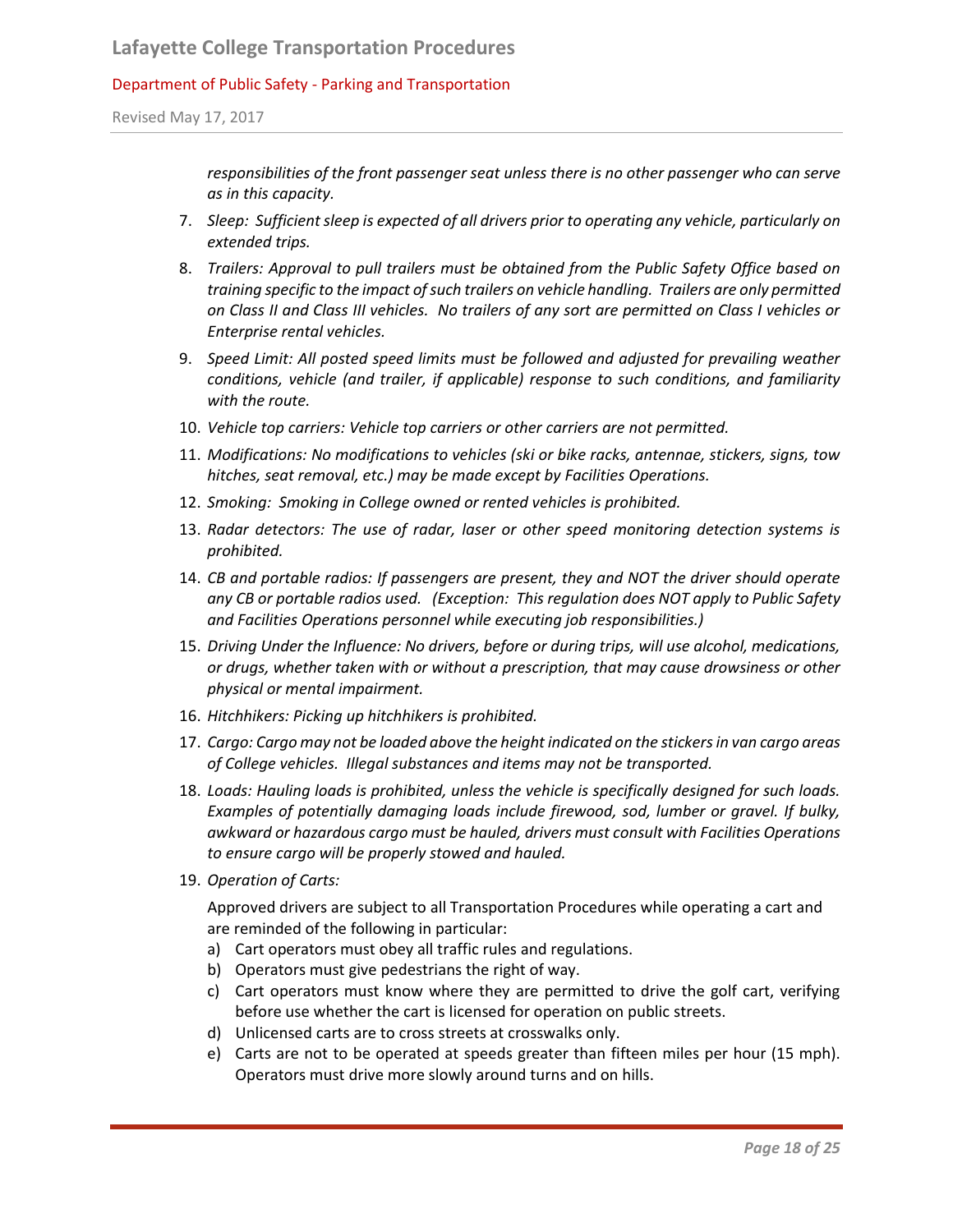Revised May 17, 2017

- f) Operators will not overload the cart. Carts may carry only the maximum number of people the manufacturer permits; generally two (2).
- g) All operators and passengers must comply with the following while the cart is in motion:
	- wear safety belts and use handgrips, if available;
	- remain seated;
	- keep all body parts (e.g. arms, hands, legs, feet, etc.) inside the cart at all times;
	- keep feet firmly on the floor of the cart.
- h) Headphone or ear buds may not be used while operating a cart.
- i) Operators may not leave the keys in the cart when unattended.
- j) Operators must set the brakes before leaving the cart.
- k) Operators will not drive a cart and passengers will not ride in a cart while under the influence of alcohol, illegal drugs, or medications that cause drowsiness.
- l) Operators will report all incidents resulting in injury or property damage to the College's Public Safety Office (610-330-5330).
- A. Weather Conditions

Drivers and Departmental sponsors of student trips are responsible to obtain weather information before and during daily travel to determine if road or weather conditions present hazards along the planned travel route. If College vehicles are already on the road and weather conditions become hazardous, the driver assumes the responsibility of ensuring the safety of the passengers by stopping, delaying, or cancelling travel planned for that day. At all times Facilities Operations, in consultation with the Treasurer, retains the right to immediately restrict all local travel including rental or charter vehicles, due to inclement weather or safety hazards.

B. *Athletic Events*

Athletes participating in practices or competitions more than two hours driving time from campus may not operate a College owned or rented vehicle OR a personal vehicle to or from the event. Team members who will not or have not practiced or competed may drive if they are authorized drivers. All such drivers must notify the coach of their non-participation before operating the vehicle. Participating athletes are limited to two (2) hours driving time during daylight and one (1) hour driving time during nighttime travel.

- C. *Driving Time Limits*
	- 1. Driving time limits for College approved drivers (other than athletes as cited in V.C. above) are three (3) hours at one time without a break during daylight and two (2) hours at one time without a break during nighttime travel.
	- 2. Within fifteen (15) minutes of reaching a driving limit, the driver should exit the highway to a safe rest area. The driver must take at least a fifteen (15) minute break before resuming driving, or another College approved driver (who has not been driving another vehicle on the same shift) must assume driving responsibilities. When the destination is expected to be reached within thirty (30) minutes beyond the appropriate driving limit, one driver may drive the entire trip without a break. However, if poor weather or heavy traffic threatens to lengthen the trip, the driver should exit the highway to a safe rest area within the normal driving limits.
	- 3. On trips beyond twenty (20) miles, no driver of College owned or rented vehicles may commence driving after 12:00 Midnight or before 5:00 a.m. Trips and events must be planned so that no drivers are expected or pressured to begin driving between these hours.
	- 4. No driver may exceed eight (8) total hours of driving time in any twenty-four (24) hour period.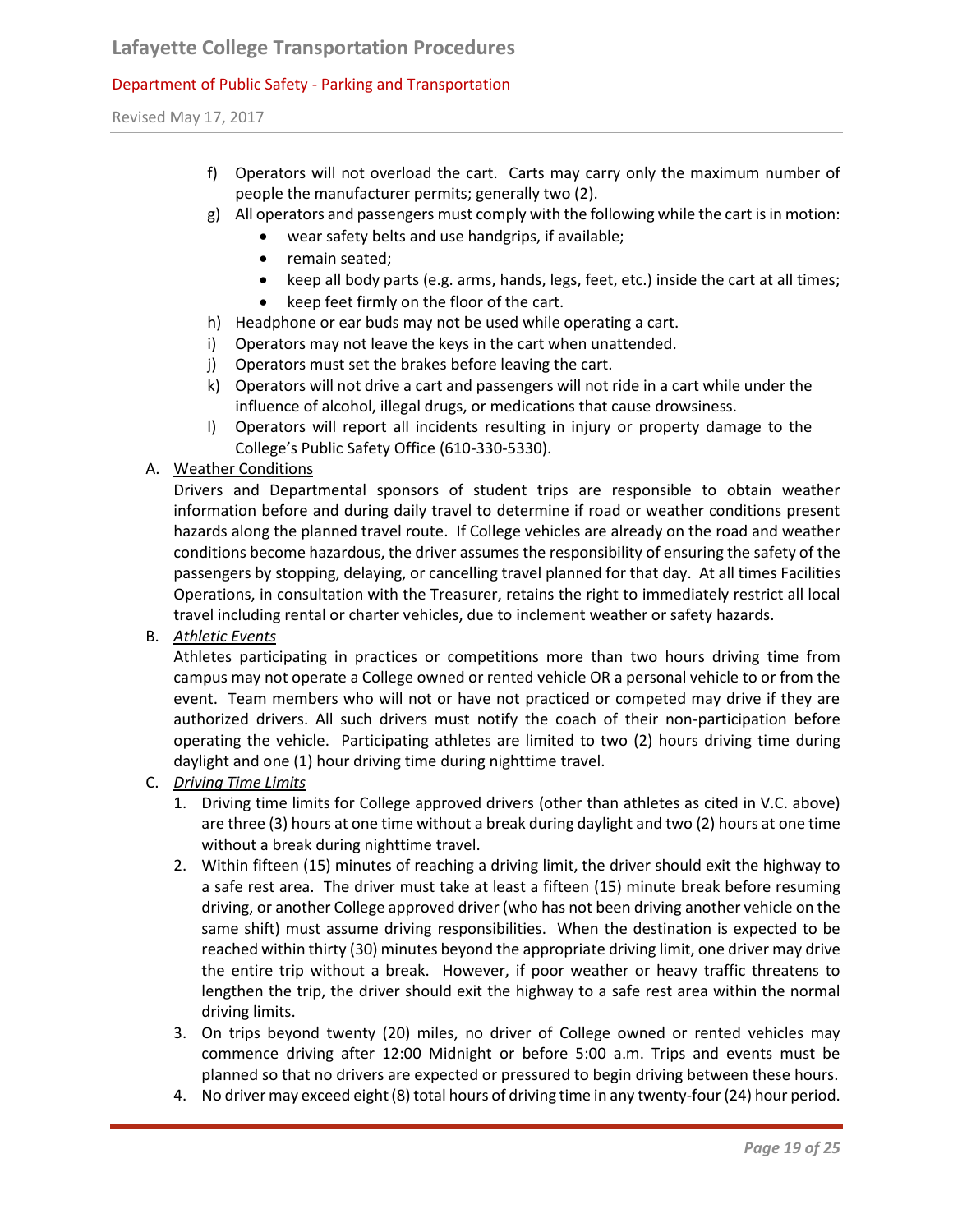# **Lafayette College Transportation Procedures**

# Department of Public Safety - Parking and Transportation

Revised May 17, 2017

5. No trip segment shall exceed eighteen (18) hours including the mandatory breaks. After eighteen hours the drivers must stop for at least seven (7) hours. This rule is to be observed even if there are multiple approved drivers on the trip.

# E. Backing Up

The vast majority of all fleet vehicle accidents, particularly with vans, occur while the driver is backing up. In order to prevent losses from vehicles operating in reverse:

- 1. Drivers will always enter the driver's door only after walking around the rear of the vehicle to note potential obstacles and the distance to them.
- 2. If a driver is backing into a space and
	- a) The driver is not accompanied by passengers and safety permits; he/she must stop the vehicle and walk around it to observe obstacles and distances before backing into the space.
	- b) The driver is accompanied by passengers; one passenger must disembark and direct the driver during backing operations if safety permits.

# F. *Preventive Maintenance*

*Fluid levels -* It is the responsibility of the driver to maintain proper oil and coolant levels if the vehicle is being used for an extended time period or driven an extended distance.

- G. *Driver Inspections*
	- 1. *Pre-trip procedures*

Drivers should not operate a vehicle until they complete a visual pre-trip inspection, including a dent and damage check. Drivers should be satisfied that all necessary parts and components are in good working order. Problems should be reported before departure to Facilities Operations for College owned vehicles or the Enterprise representative for rental vehicles. Before departing, drivers must also remove any exterior hazards that would impact safety (e.g. remove snow, ensure window visibility, etc.)

2. *Post-trip inspections* 

Drivers will conduct post-trip inspections after trips. Unusual noises, awkward operation, or other problems should be reported to Facilities Operations for College owned vehicles or Enterprise at 610-253-7599 for rental vehicles.

#### H. Incidents During Trip

- 1. *Mechanical failures*
	- a) Mechanical problems that are not safety related should be reported upon return to:
		- (1) Enterprise if operating a rental vehicle, or
		- (2) Your department's reservation coordinator and Facilities Operations (extension 5379) if operating a College owned vehicle.
	- b) When mechanical problems are safety related or render the vehicle inoperable, contact the appropriate party:
		- (1) For rented vehicles, contact Enterprise at 610-253-7599 during business hours or the national toll free number at 1-800-307-6666 after business hours for instructions.
		- (2) For College-owned vehicles, notify your department head and arrange the following as needed:
			- (a) Towing: If the vehicle is within 100 miles of campus, have the vehicle towed back to Facilities Operations. Otherwise, have the vehicle towed to the nearest repair facility.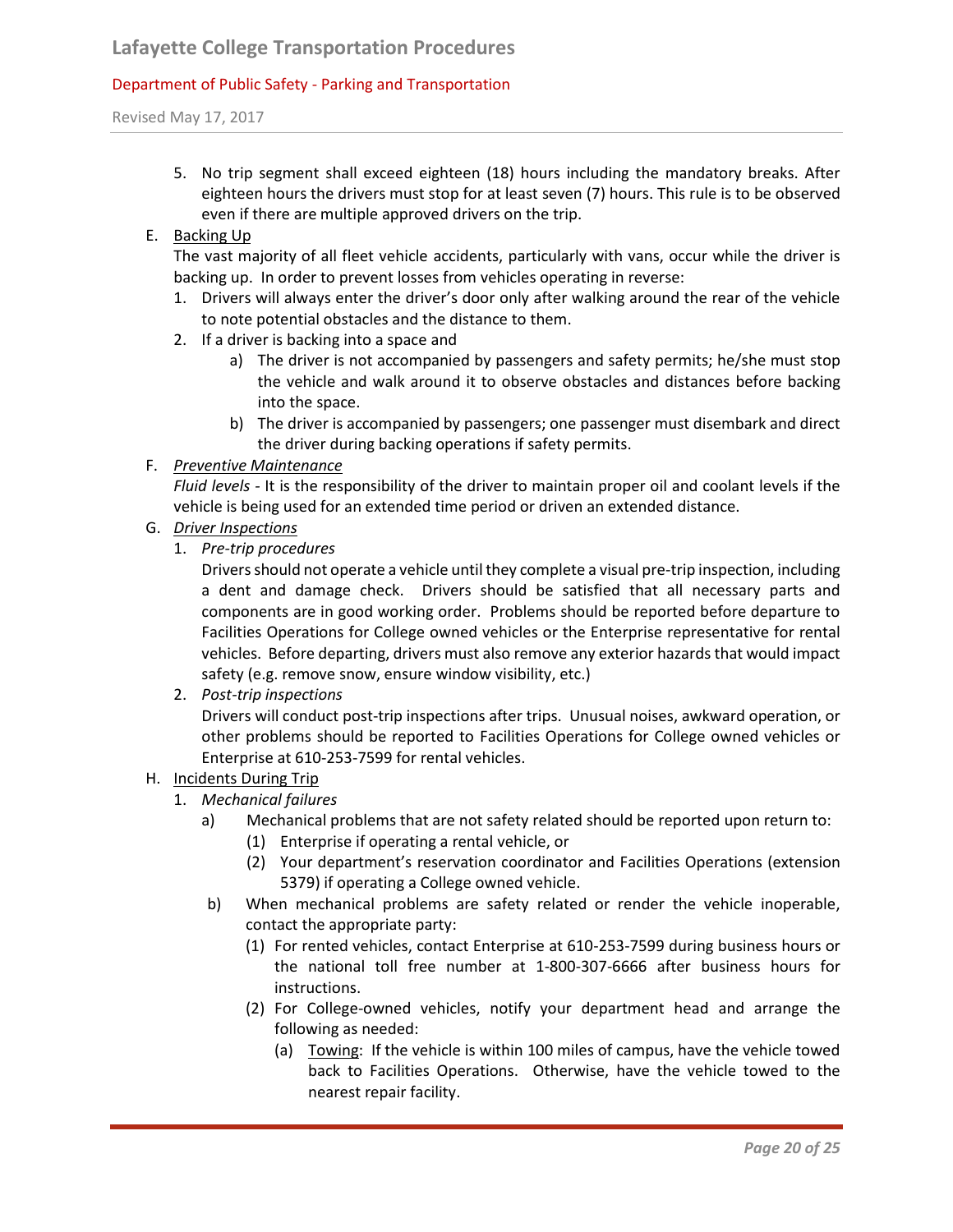Revised May 17, 2017

- (b) Repairs: Do not authorize anything but minor repairs (under \$300.00). Save the original receipt – reimbursement is only made with original receipts, photocopies are not acceptable. If the repairs required exceed \$300.00, contact Facilities Operations (extension 5379) to coordinate repairs to the vehicle.
- (c) Alternate Transportation:
	- (i) If you are stranded near the College's campus, contact Public Safety (extension 5330). Public Safety Officers will transport individuals in emergency situations.
	- (ii) If you are stranded elsewhere, contact your Department Head during regular business hours for alternate transportation approval. After regular business hours, contact the Public Safety dispatcher (610-330- 5330) and the appropriate individual will be contacted to approve alternate transportation. After approval, contact the local Enterprise office at 610-253-7599 during business hours or the national toll free number at 1-800-307-6666 after business hours.
- 2. *Accidents*
	- a) Contact authorities as you would if you were involved in an accident with your personal vehicle (e.g. 911 or police for the jurisdiction where the accident occurred).
	- b) In addition, report accidents immediately as follows:
		- (1)For College-owned vehicles, contact Public Safety (extension 5330) to file an incident report and request that a copy be forwarded to your department's reservation coordinator. Provide Public Safety with details of the accident as well as information for local authorities that were contacted immediately following the accident. Notify your department's reservation coordinator of the accident by phone or e-mail.
		- (2)For rental vehicles, in addition to the instructions in the prior bullet point, contact the local Enterprise office at 610-253-7599 during business hours or the national toll free number after business hours at 1-800-307-6666.
		- c) If the vehicle is inoperable due to an accident or mechanical issues and you are stranded near the campus, contact Public Safety (610-330-5330) for emergency transport. If you are not near campus:
			- (1)For rented vehicles, contact Enterprise at 610-253-7599 during business hours or the national toll free number at 1-800-307-6666 after business hours for instructions on obtaining a replacement vehicle.
			- (2)For College-owned vehicles, notify your department head and arrange the following as needed:
				- (a) Towing: If the vehicle is within one hundred (100) miles of campus, have the vehicle towed back to Facilities Operations. Otherwise, have the vehicle towed to the nearest repair facility.
				- (b) Repairs: Do not authorize anything but minor repairs (under \$300.00). Save the original receipt – reimbursement is only made with original receipts, photocopies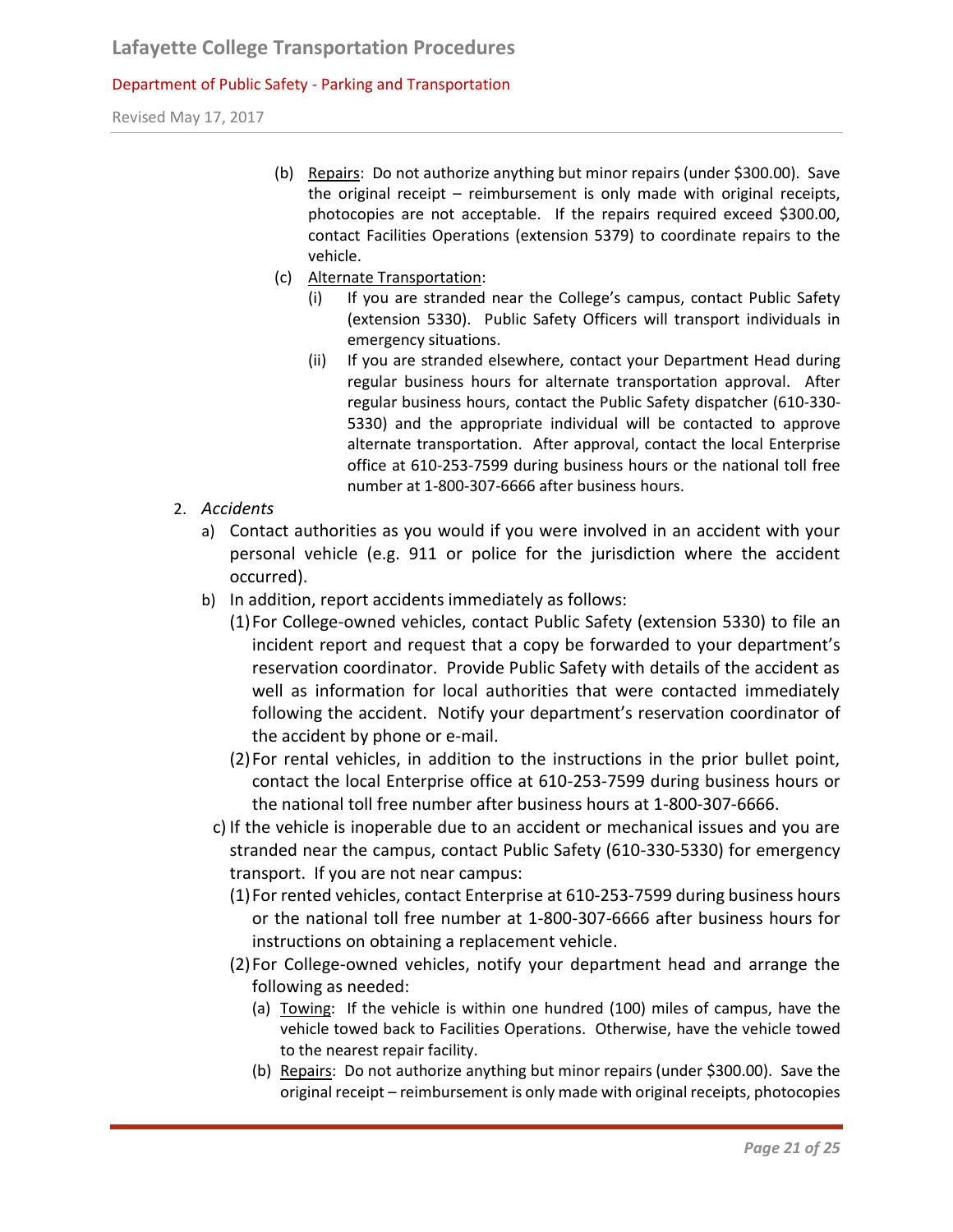Revised May 17, 2017

are not acceptable. If the repairs required exceed \$300.00, contact Facilities Operations (extension 5379) to coordinate repairs to the vehicle.

(c) Alternate Transportation: Contact your Department Head during regular business hours for alternate transportation approval. After regular business hours, contact the Public Safety dispatcher (610-330-5330) to request that an appropriate individual be contacted to approve alternate transportation.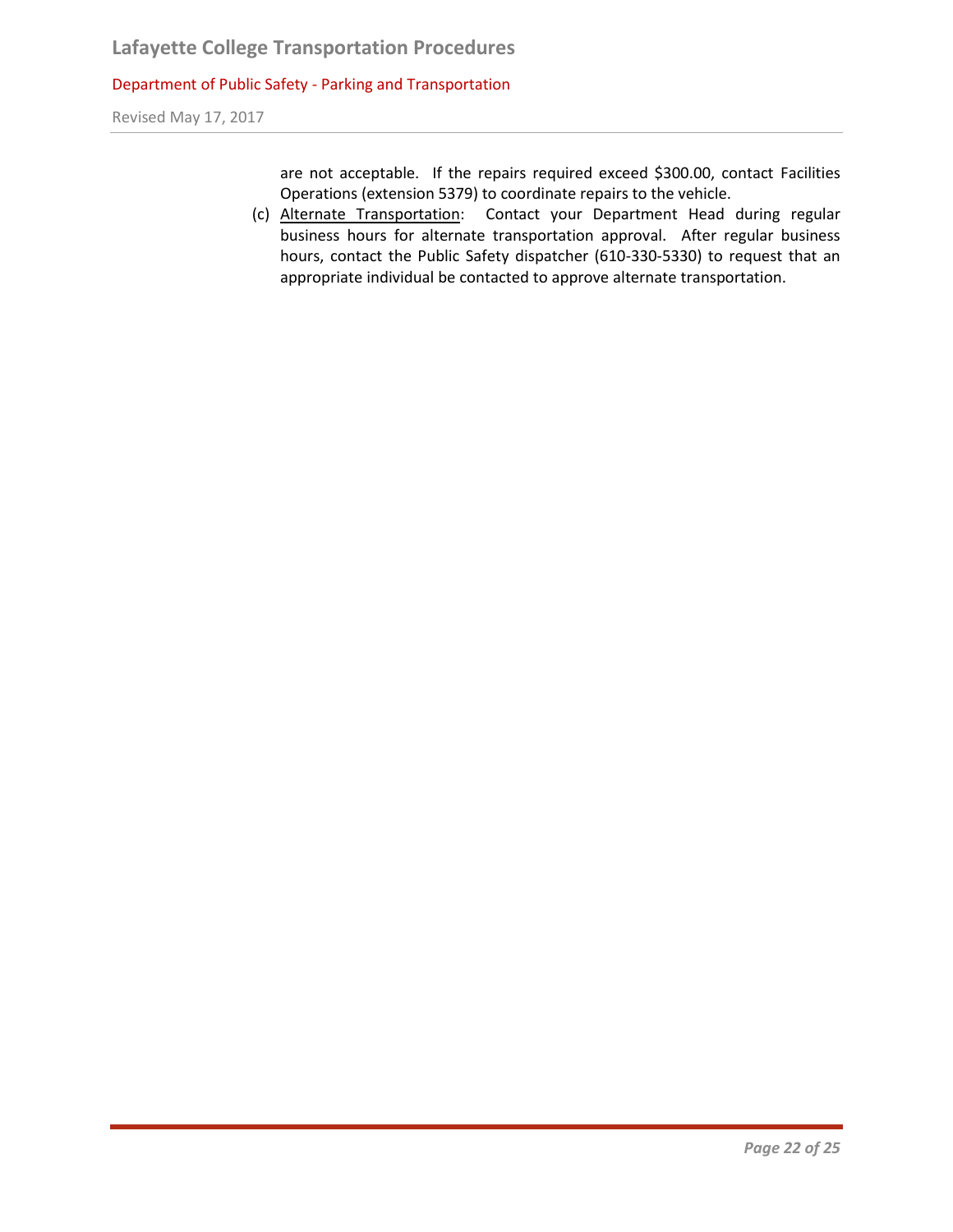Revised May 17, 2017

#### **VI. Reporting – All Drivers**

"Incidents" are events that result in personal injury or in damage to vehicles or property. If the incident occurs on College property, contact Public Safety at ext. 5330 to file a report. If the incident occurs off campus, contact the local police to file a report. The driver is expected to notify Public Safety of the off-campus incident upon his/her return to campus and provide a copy of the police report to Public Safety.

A. Post-Incident Procedures

Failure to report accidents or damage to vehicles within twenty-four (24) hours will result in loss of driving privileges. In the event of an incident, regardless of the location of the incident, report the incident to Public Safety by filing an Incident Report. In addition, contact Enterprise at 610- 253-7599 if you were operating a rental vehicle at the time of the incident. Public Safety will provide the available documentation to the Treasurer's Office to aid in evaluating the need to file an insurance claim.

B. Incident Investigations

Representatives from the Treasurer's Office and Public Safety will review all incidents.

- 1. All incidents will be designated as either "preventable" or "non-preventable" by actions of the College vehicle driver. The following are some of the criteria constituting "preventable" actions by the driver:
	- a) Failure to adjust speed to conditions of light, weather, road, or traffic
	- b) Failure to note dashboard warning lights that result in mechanical difficulties
	- c) Failure to recognize and adjust to driver's own temporary physical, mental or emotional condition
	- d) Failure to adjust to clearance at top, sides, front or rear of vehicle
	- e) Failure to observe conditions at rear of vehicle while backing
	- f) Failure to yield right of way when necessary to avoid an accident
	- g) Failure to control speed to be able to stop within assured clear distance ahead
	- h) Failure to observe traffic laws and ordinances
	- i) Failure to observe Lafayette College's Transportation Procedures
- 2. If an incident is determined to have been preventable, the following actions will be taken if the driver involved is:
	- a) A student his/her driving approval will be revoked for three hundred sixty-five (365) days.
	- b) An employee whose job does not require regular driving notation of the accident will be made on the Approved Drivers List. Two preventable accidents within a five-year period will result in the revocation of the employee's driving approval.
	- c) An employee whose job requires regular driving notation of the accident will be made on the Approved Drivers List. If a driver has two preventable accidents within a one-year period or three preventable accidents in a two-year period, Parking and Transportation Services will work with the Department Head to evaluate alternatives and determine appropriate consequences.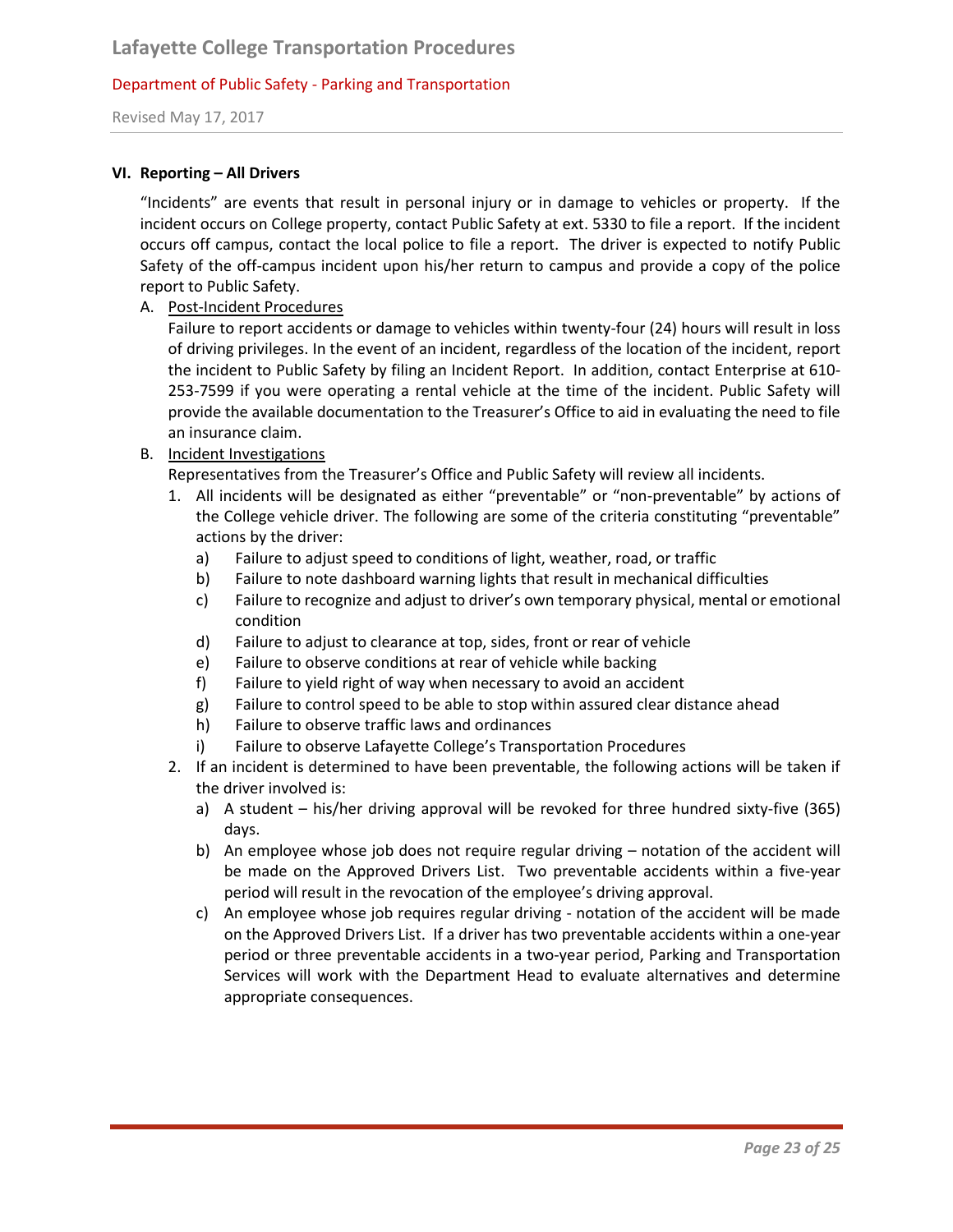Revised May 17, 2017

#### **VII. Maintenance**

A. Required safety equipment

Vehicles will contain safety equipment required by law.

- B. Service, Inspections, and Repairs
	- 1. Departments managing vehicles will monitor mileage and time elapsed between service and notify Facilities Operations of maintenance needs dependent on these measures (e.g. oil changes)
	- 2. All maintenance and service for College owned vehicles will be coordinated by Facilities Operations. Vehicles will be serviced and inspected according to the College vehicle checklist for preventive maintenance, depending on usage as described in section VII.C.1. A vehicle will be removed from operation if repairs are necessary.
	- 3. Facilities Operations will coordinate Pennsylvania Department of Transportation inspections as required:
	- 4. Annually for vehicles weighing over 10,000 pounds and all vehicles that carry less than 16 persons
		- a) Semi-annual inspections of fifteen (15) passenger vans used by Facilities Operations for campus work
		- b) Other inspections as required.
- C. Records maintenance
	- 1. Driver Records Parking and Transportation Services will be responsible for maintaining the Approved Drivers List noting specific training completed as required. To verify driver approvals, appropriate offices will be granted access to the shared drive containing the most recent version of the Drivers List.
	- 2. Maintenance Records Facilities Operations will be responsible for maintaining vehicle records. Written records of maintenance and inspections shall be kept in a separate file for each fleet vehicle. Records will include:
		- a) Vehicle year, make, model, and identification number (VIN)
		- b) College vehicle inventory number (if assigned) and Motor Pool number (MP #).
		- c) The name, address, and phone number of the Department or individual responsible for the vehicle, if the vehicle is on permanent assignment
		- d) Tire size, ply, type, serial number (if applicable), date of purchase, and mileage of vehicle when installed
		- e) Special equipment or component parts involved
		- f) Dates preventative maintenance was performed to include the garage providing the maintenance
		- g) For each inspection: items inspected, repairs made, date completed, mileage, and name of inspecting mechanic as well as the date/mileage for the next scheduled inspection
		- h) The date and nature of any other service performed as well as the garage where the service was performed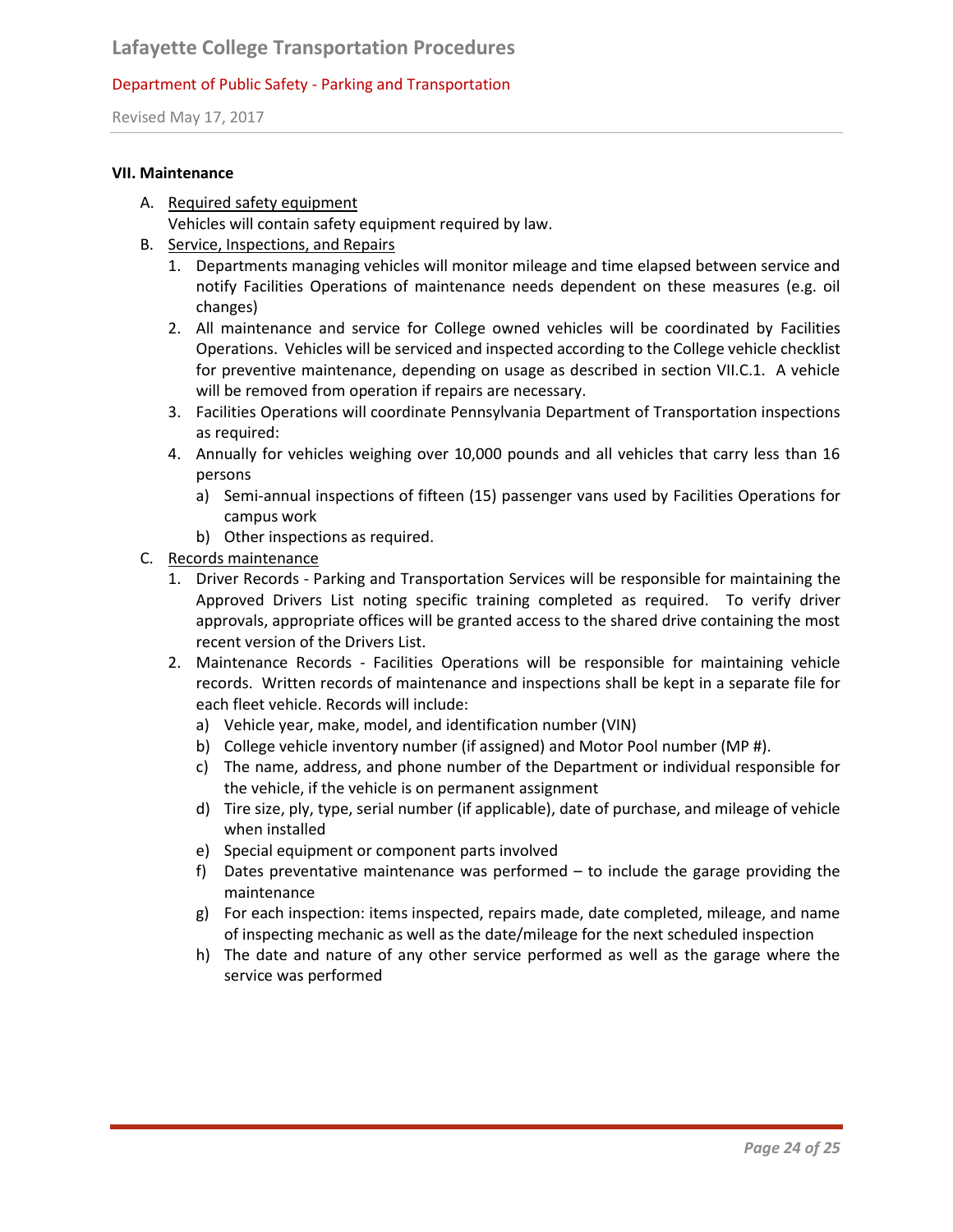Revised May 17, 2017

#### **VIII. Procedure Management**

The Transportation Program will be managed by the combined efforts of staff in the Treasurer's Office, the Office of Public Safety, Departmental Reservation Coordinators, Facilities Operations and Purchasing. Specific policies will be re-examined annually and revised as appropriate. Current copies of these policies will be made available on Public Safety's website.

- A. Usage Records
	- 1. Each department is responsible for verifying that drivers are authorized to operate College vehicles as reflected on the Approved Drivers List on the shared drive.
	- 2. The Enterprise Office is responsible for:
		- a) Requesting names of all drivers and verifying that drivers are authorized to operate rental vehicles;
		- b) Recording College's BANNER General Ledger Number for each rental on monthly invoice; and
		- c) Obtaining the group affiliation and contact information.
- B. Driver Records
	- 1. **Parking and Transportation Services** is responsible for the following:
		- a) Collecting properly completed "Request for Approved Driver Status" forms;
		- b) Conducting Motor Vehicle Record (MVR) checks;
		- c) Reviewing MVRs and informing applicants if driving privileges are withheld or revoked;
		- d) Recording successful completion of the on-line driving course by student applicants; and
		- e) Maintaining the authorized driver list on a shared drive accessible to the appropriate departments.
	- 2. Public Safety is responsible for the following:
		- a) Providing Large Vehicle Training as needed and recording the successful completion of the course on the driver list;
		- b) Providing training for operation of Class II or Class III vehicles with trailers and recording the successful completion on the driver list; and
		- c) Recommending and providing other training as needed as well as recording the successful completion of said training.
	- 3. The Purchasing Office is responsible for providing the authorized driver list to the Easton office of Enterprise Rent-a-Car at least weekly.
- C. Incident Reports the Treasurer's Office is responsible for the following:
	- 1. Collecting all information pertaining to an incident (in conjunction with the Office of Public Safety as needed);
	- 2. Filing insurance claims when appropriate; and
	- 3. Monitoring incident reports for similarities and evaluating any remediation needed.
- D. Vehicle Records Facilities Operations and Enterprise are responsible for the following:
	- 1. Inspecting returned vehicles and assessing special charges;
	- 2. Maintaining vehicle service records; and
	- 3. Maintaining vehicle inspection records.